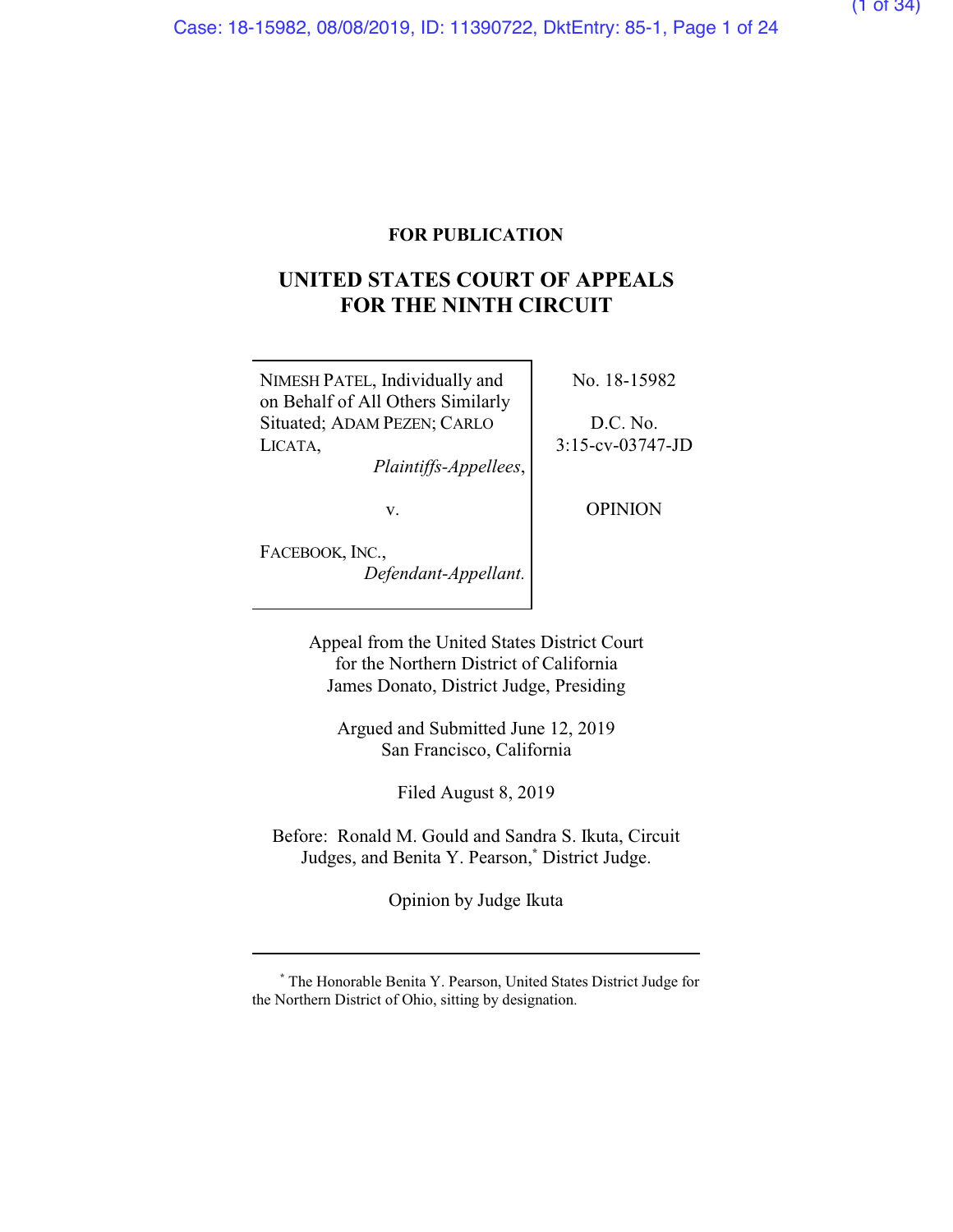# **SUMMARY\*\***

# **Standing / Class Certification / Illinois Law**

The panel affirmed the district court's order certifying a class under Fed. R. Civ. P. 23 of users of Facebook, Inc., who alleged that Facebook's facial-recognition technology violated Illinois's Biometric Information Privacy Act ("BIPA").

The panel held that plaintiffs alleged a concrete and particularized harm, sufficient to confer Article III standing, because BIPA protected the plaintiffs' concrete privacy interest, and violations of the procedures in BIPA actually harmed or posed a material risk of harm to those privacy interests. Specifically, the panel concluded that the development of a face template using facial-recognition technology without consent (as alleged in this case) invades an individual's private affairs and concrete interests.

The panel held that the district court did not abuse its discretion in certifying the class. Specifically, the panel rejected Facebook's argument that Illinois's extraterritoriality doctrine precluded the district court from finding predominance. The panel further held that the district court did not abuse its discretion in determining that a class action was superior to individual actions in this case.

**<sup>\*\*</sup>** This summary constitutes no part of the opinion of the court. It has been prepared by court staff for the convenience of the reader.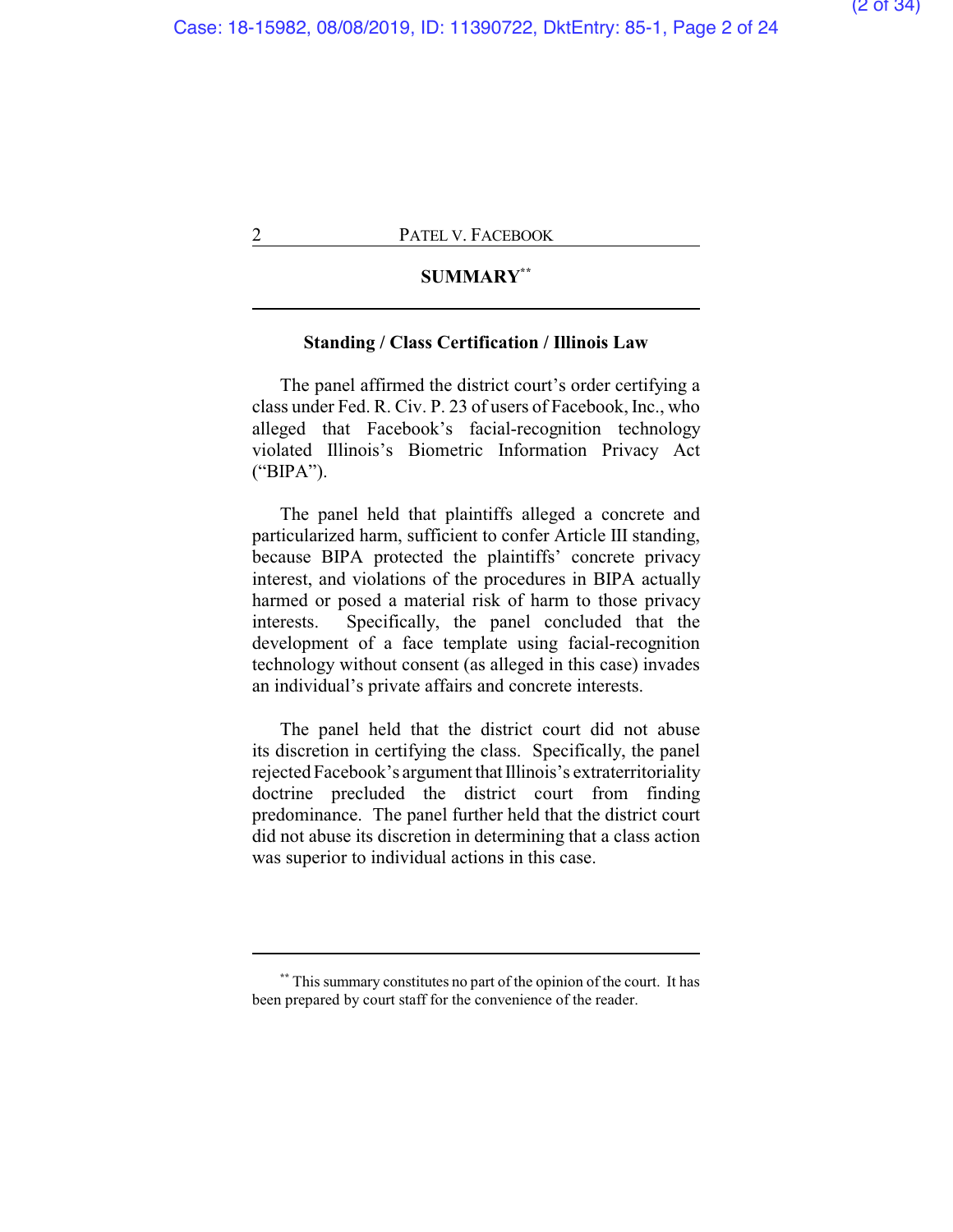# **COUNSEL**

Lauren R. Goldman (argued), Andrew J. Pincus, and Michael Rayfield, Mayer Brown LLP, New York, New York, for Defendant-Appellant.

John Aaron Lawson (argued) and Rafey S. Balabanian, Edelson PC, San Francisco, California; Susan K. Alexander and Shawn A. Williams, Robbins Geller Rudman & Dowd LLP, San Francisco, California; Michael P. Cantyand Corban S. Rhodes, Labaton Sucharow LLP, New York, New York; for Plaintiffs-Appellees.

Susan Fahringer and Nicola Menaldo, Perkins Coie LLP, Seattle, Washington; Neal Kumar Katyal, Hogan Lovells US LLP, Washington, D.C.; Lauren Ruben, Perkins Coie LLP, Denver, Colorado; Thomas P. Schmidt, Hogan Lovells US LLP, New York, New York; Sara Solow, Hogan Lovells US LLP, Philadelphia, Pennsylvania; for Amicus Curiae Internet Association.

Nathan Freed Wessler, American Civil Liberties Union, New York, New York; Rebecca K. Glenberg, Roger Baldwin Foundation of ACLU, Chicago, Illinois; Jacob A. Snow, American Civil Liberties Union Foundation of Northern California, San Francisco, California; Jennifer Lynch and Adam Schwartz, Electronic Frontier Foundation, San Francisco, California; Joseph Jerome, Center for Democracy &Technology,Washington, D.C.; Michael C. Landis, Illinois PIRG Education Fund Inc., Chicago, Illinois; for Amici Curiae American Civil Liberties Union, American Civil Liberties Union of Illinois, American Civil Liberties Union Foundation of Northern California, American Civil Liberties Union Foundation of Southern California, Center for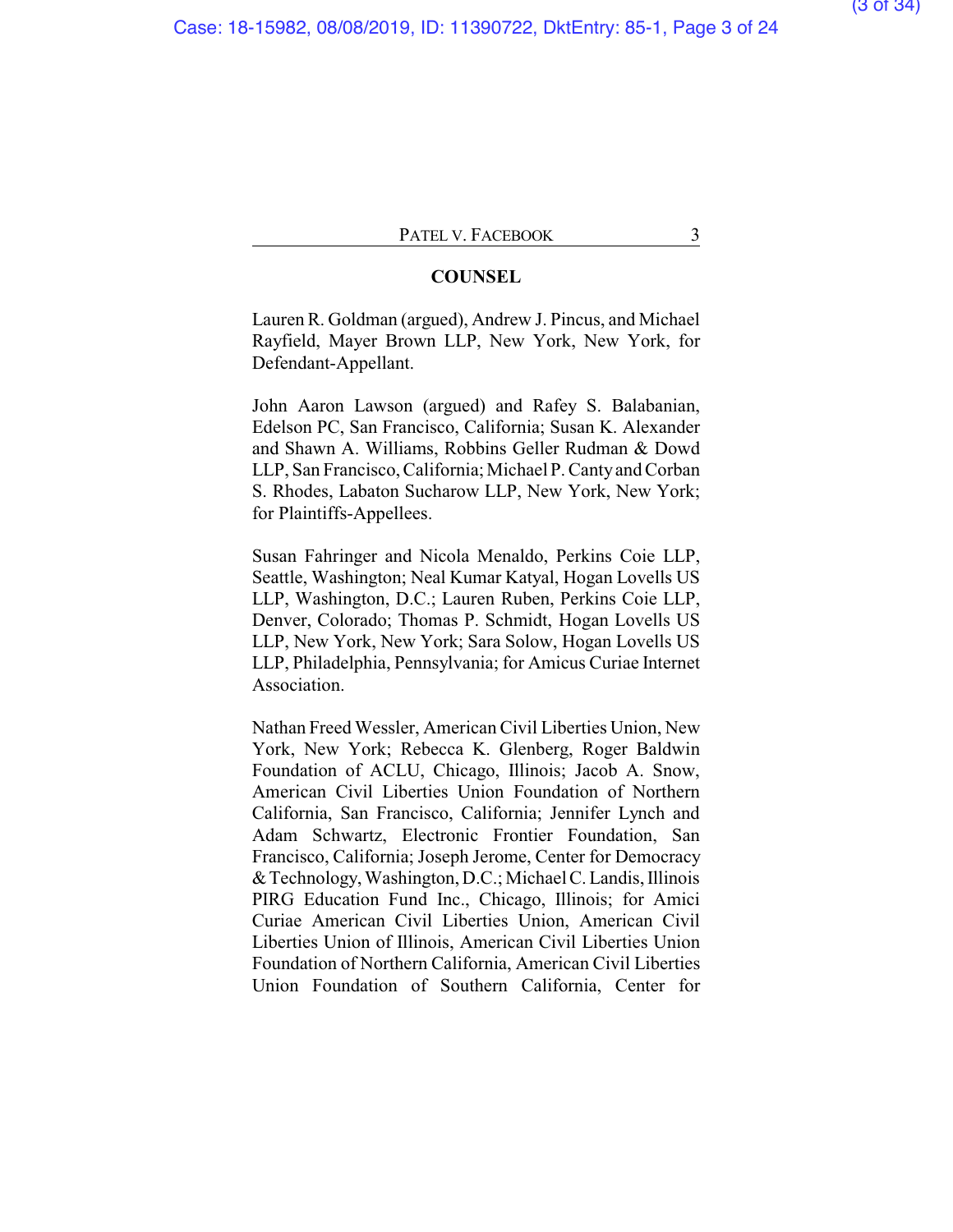Democracy & Technology, Electronic Frontier Foundation, and Illinois PIRG Education Fund Inc.

Marc Rotenberg, Alan Butler, and John Davisson, Electronic Privacy Information Center, Washington, D.C., for Amicus Curiae Electronic Privacy Information Center (EPIC).

Kelly P. Dunbar, Reginald J. Brown, Patrick J. Carome, Jonathan G. Cedarbaum, and Samuel M. Strongin, Wilmer Cutler Pickering Hale and Dorr LLP, Washington, D.C.; Steven P. Lehotsky and Jonathan D. Urick, U.S. Chamber Litigation Center, Washington, D.C.; for Amicus Curiae Chamber of Commerce of the United States of America.

# **OPINION**

IKUTA, Circuit Judge:

Plaintiffs' complaint alleges that Facebook subjected them to facial-recognition technology without complying with an Illinois statute intended to safeguard their privacy. Because a violation of the Illinois statute injures an individual's concrete right to privacy, we reject Facebook's claim that the plaintiffs have failed to allege a concrete injury-in-fact for purposes of Article III standing. Additionally, we conclude that the district court did not abuse its discretion in certifying the class.

I

Facebook operates one of the largest social media platforms in the world, with over one billion active users.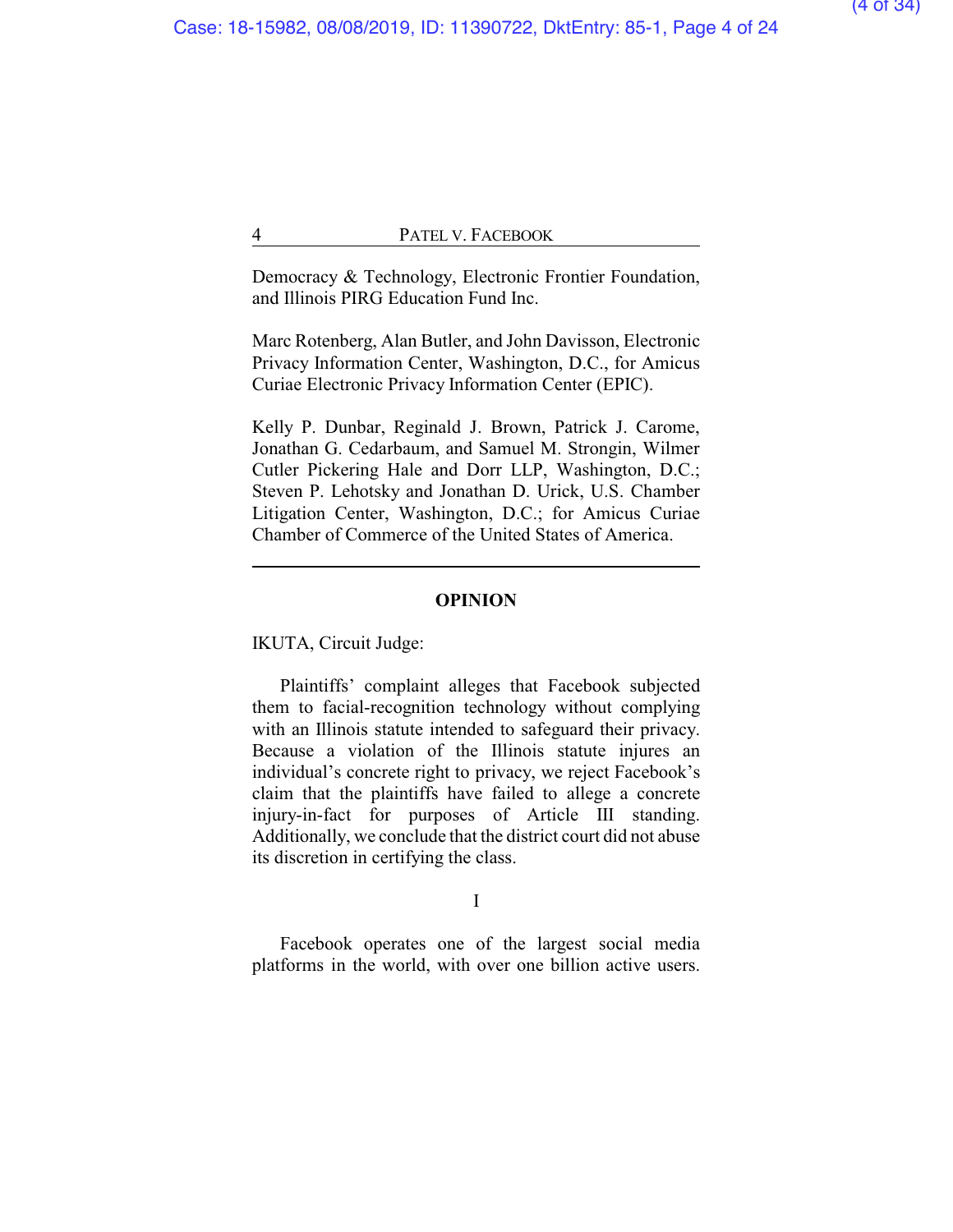*Packingham v. North Carolina*, 137 S. Ct. 1730, 1735 (2017). About seven in ten adults in the United States use Facebook.**<sup>1</sup>**

# A

When a new user registers for a Facebook account, the user must create a profile and agree to Facebook's terms and conditions, which permit Facebook to collect and use data in accordance with Facebook's policies. To interact with other users on the platform, a Facebook user identifies another user as a friend and sends a friend request. If the request is accepted, the two users are able to share content, such as text and photographs.

For years, Facebook has allowed users to tag their Facebook friends in photos posted to Facebook. A tag identifies the friend in the photo by name and includes a link to that friend's Facebook profile. Users who are tagged are notified of the tag, granted access to the photo, and allowed to share the photo with other friends or "un-tag" themselves if they choose.

In 2010, Facebook launched a feature called Tag Suggestions. If Tag Suggestions is enabled, Facebook may use facial-recognition technology to analyze whether the user's Facebook friends are in photos uploaded by that user. When a photo is uploaded, the technology scans the photo and detects whether it contains images of faces. If so, the technology extracts the various geometric data points that make a face unique, such as the distance between the eyes,

**<sup>1</sup>** *See* John Gramlich, *10 Facts about Americans and Facebook*, Pew Research Ctr. (May 16, 2019), https://www.pewresearch.org/facttank/2019/05/16/facts-about-americans-and-facebook/.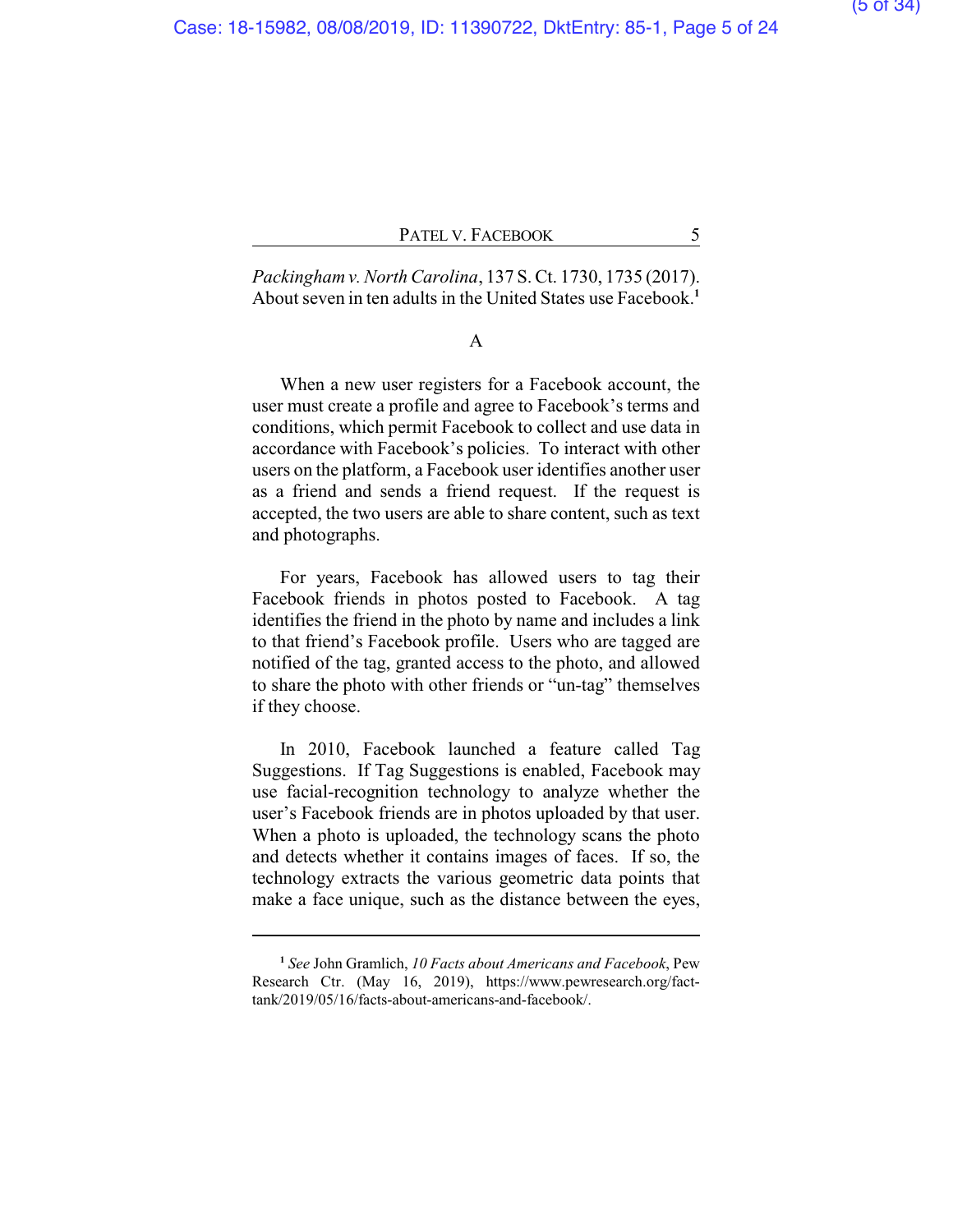nose, and ears, to create a face signature or map. The technology then compares the face signature to faces in Facebook's database of user face templates (i.e., face signatures that have already been matched to the user's profiles).**<sup>2</sup>** If there is a match between the face signature and the face template, Facebook may suggest tagging the person in the photo.

Facebook's face templates are stored on its servers, which are located in nine data centers maintained by Facebook. The six data centers located in the United States are in Oregon, California, Iowa, Texas, Virginia, and North Carolina. Facebook's headquarters are in California.

B

Facebook users living in Illinois brought a class action against Facebook, claiming that Facebook's facialrecognition technology violates Illinois law. Class representatives Adam Pezen, Carlo Licata, and Nimesh Patel each live in Illinois. They joined Facebook in 2005, 2009, and 2008, respectively, and each uploaded photos to Facebook while in Illinois. Facebook created and stored face templates for each of the plaintiffs.

The three named plaintiffs filed the operative consolidated complaint in a California district court in August 2015. The plaintiffs allege that Facebook violated the Illinois Biometric Information Privacy Act (BIPA), 740 Ill. Comp.

**<sup>2</sup>** According to Facebook, it creates and stores a template for a user when the user (1) has been tagged in at least one photo; (2) has not opted out of Tag Suggestions; and (3) satisfies other privacy-based and regulatory criteria.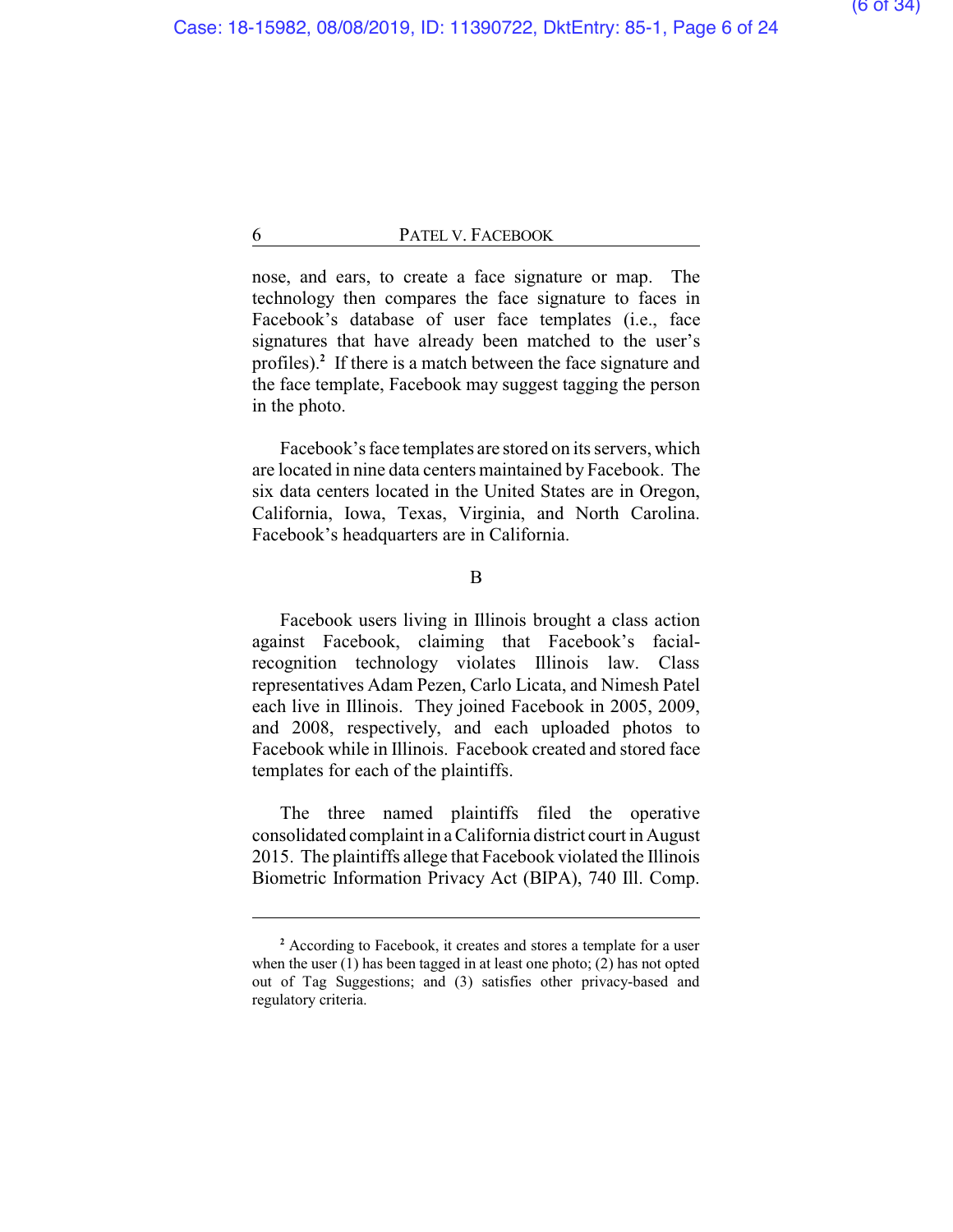Stat. 14/1 *et seq.* (2008), which provides that "[a]ny person aggrieved" by a violation of its provisions "shall have a right of action" against an "offending party," *id.* 14/20. According to the complaint, Facebook violated sections 15(a) and 15(b) of BIPA by collecting, using, and storing biometric identifiers (a "scan" of "face geometry," *id.* 14/10) from their photos without obtaining a written release and without establishing a compliant retention schedule.**<sup>3</sup>**

(a) A private entity in possession of biometric identifiers or biometric information must develop a written policy, made available to the public, establishing a retention schedule and guidelines for permanently destroying biometric identifiers and biometric information when the initial purpose for collecting or obtaining such identifiers or information has been satisfied or within 3 years of the individual's last interaction with the private entity, whichever occurs first. Absent a valid warrant or subpoena issued by a court of competent jurisdiction, a private entity in possession of biometric identifiers or biometric information must comply with its established retention schedule and destruction guidelines.

(b) No private entity may collect, capture, purchase, receive through trade, or otherwise obtain a person's or a customer's biometric identifier or biometric information, unless it first:

(1) informs the subject or the subject's legally authorized representative in writing that a biometric identifier or biometric information is being collected or stored;

(2) informs the subject or the subject's legally authorized representative in writing of the specific

<sup>&</sup>lt;sup>3</sup> Sections 15(a) and (b) of BIPA provide: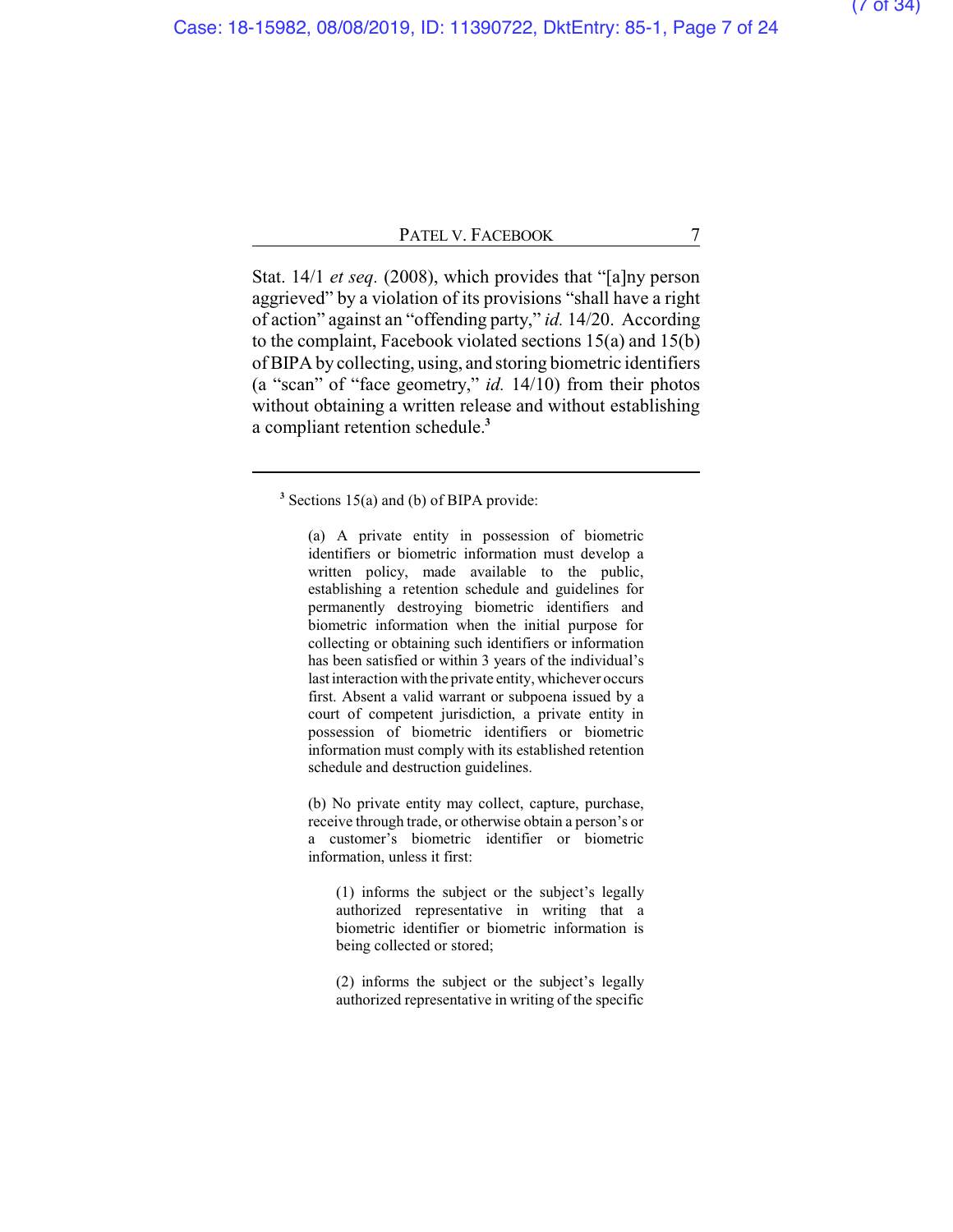The Illinois General Assembly enacted BIPA in 2008 to enhance Illinois's "limited State law regulating the collection, use, safeguarding, and storage of biometrics." 740 Ill. Comp. Stat. 14/5(e). BIPA defines a "biometric identifier" as including a "scan of hand or face geometry." *Id.* 14/10.**<sup>4</sup>** In a series of findings, the state legislature provided its views about the costs and benefits of biometric data use. The legislature stated that "[t]he use of biometrics is growing in the business and security screening sectors and appears to promise streamlined financial transactions and security screenings," and also noted that "[m]ajor national corporations have selected the City of Chicago and other locations in this State as pilot testing sites for new applications of biometric-facilitated financial transactions." *Id.* 14/5(a)–(b). Nevertheless, "[b]iometrics are unlike other unique identifiers that are used to access finances or other sensitive information," because while social securitynumbers

> purpose and length of term for which a biometric identifier or biometric information is being collected, stored, and used; and

> (3) receives a written release executed by the subject of the biometric identifier or biometric information or the subject's legally authorized representative.

740 Ill. Comp. Stat. 14/15 (a)–(b).

**<sup>4</sup>** Section 10 of BIPA defines "biometric identifier" to mean "a retina or iris scan, fingerprint, voiceprint, or scan of hand or face geometry." 740 Ill. Comp. Stat. 14/10. Biometric identifiers do not include "writing samples, written signatures, photographs, human biological samples used for valid scientific testing or screening, demographic data, tattoo descriptions, or physical descriptions such as height, weight, hair color, or eye color." *Id.*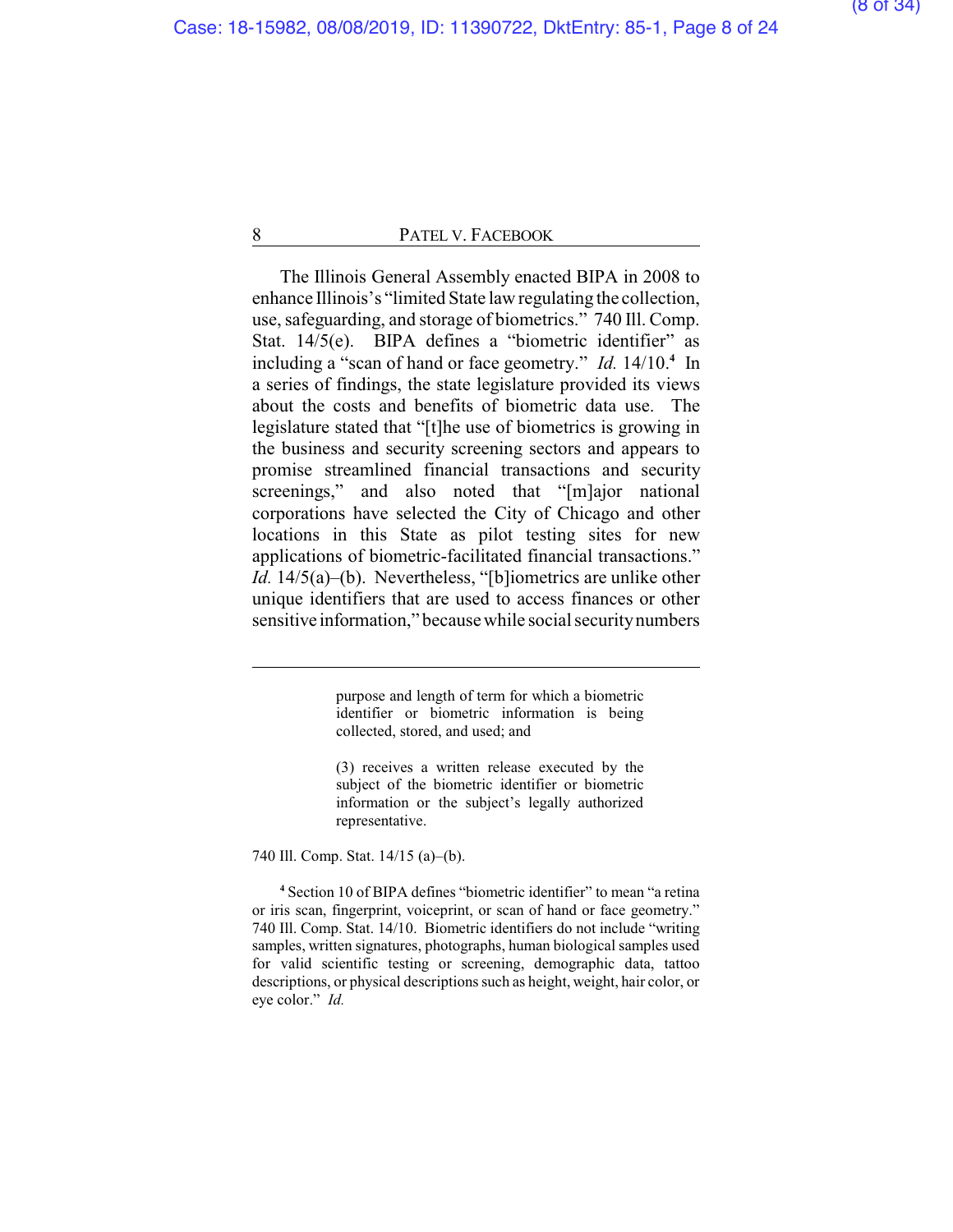can be changed if compromised by hackers, biometric data are "biologically unique to the individual," and "once compromised, the individual has no recourse, is at heightened risk for identity theft, and is likely to withdraw from biometric-facilitated transactions." *Id.* 14/5(c). Moreover, "[t]he full ramifications of biometric technology are not fully known." *Id.* 14/5(f). The legislature concluded that "[t]he public welfare, security, and safety will be served by regulating the collection, use, safeguarding, handling, storage, retention, and destruction of biometric identifiers and information." *Id.* 14/5(g).

To further these goals, section 15 of BIPA imposes "various obligations regarding the collection, retention, disclosure, and destruction of biometric identifiers and biometric information" on private entities. *Rosenbach v. Six Flags Entm't Corp.*, — N.E.3d —, 2019 IL 123186, at \*4 (Ill. 2019). These requirements include "establishing a retention schedule and guidelines for permanentlydestroying biometric identifiers and biometric information" the earlier of three years after the individual's last interaction with the private entity or "when the initial purpose for collecting or obtaining such identifiers or information has been satisfied." 740 Ill. Comp. Stat. 14/15(a). The statute also requires the private entity to notify the individual in writing and secure a written release before obtaining a biometric identifier. *Id.* 14/15(b). BIPA also provides for actual and liquidated damages for violations of the Act's requirements. *Id.* 14/20.

# C

In June 2016, Facebook moved to dismiss the plaintiffs' complaint for lack of Article III standing on the ground that the plaintiffs had not alleged any concrete injury. While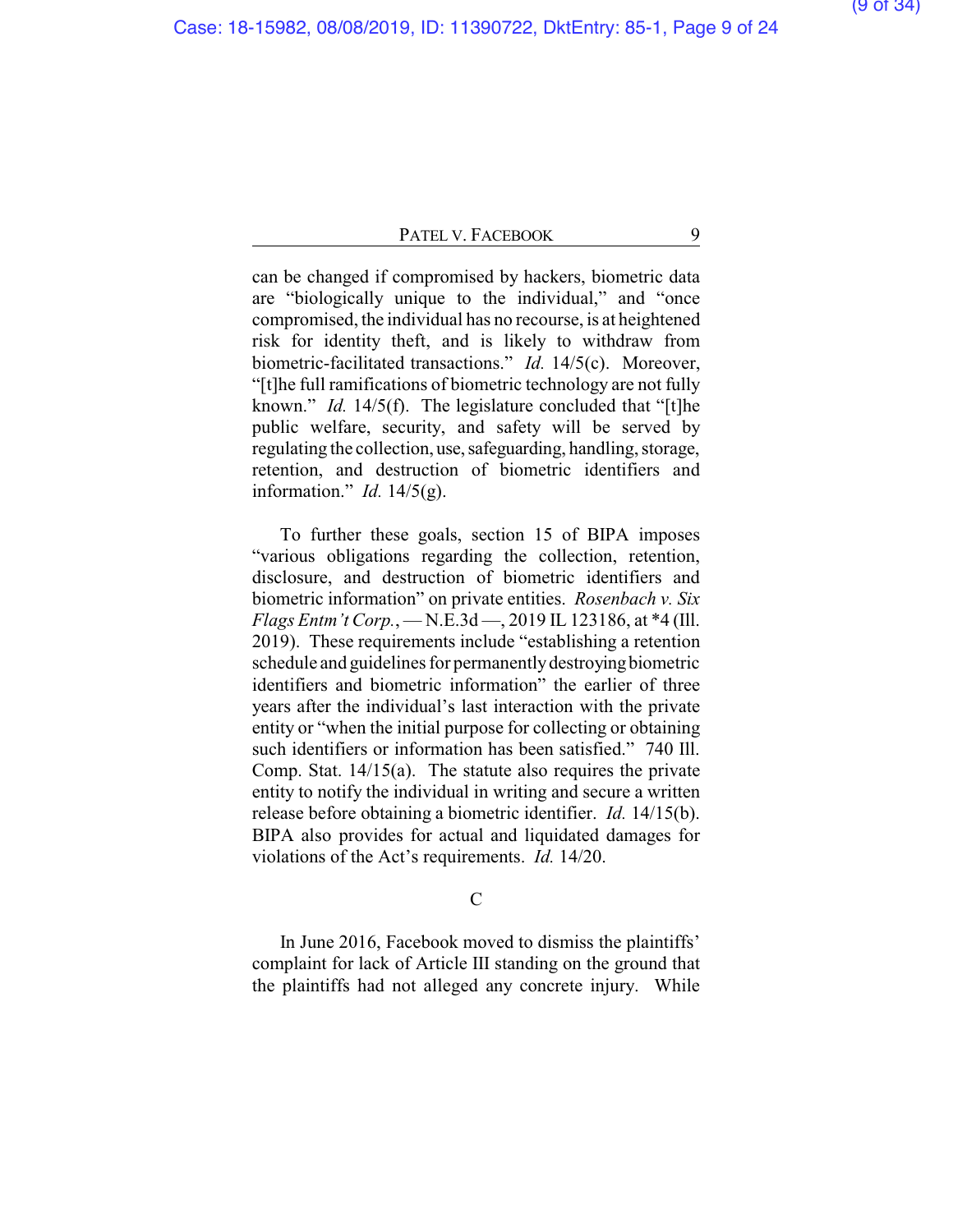Facebook's motion to dismiss was pending, the plaintiffs moved to certify a class under Rule 23 of the Federal Rules of Civil Procedure. The district court denied Facebook's motion to dismiss, and certified a Rule 23(b)(3) class of "Facebook users located in Illinois for whom Facebook created and stored a face template after June 7, 2011." Facebook filed a timely petition for leave to appeal the district court's ruling under Rule 23(f). Fed. R. Civ. P. 23(f) (providing that "[a] court of appeals may permit an appeal from an order granting or denying class-action certification under this rule").

We have jurisdiction to review the district court's order granting class certification under 28 U.S.C. § 1292(e) and Rule 23(f) of the Federal Rules of Civil Procedure. We review de novo whether the plaintiffs have Article III standing. *See In re Zappos.com, Inc.*, 888 F.3d 1020, 1024 (9th Cir. 2018), *as amended* (Apr. 20, 2018). The party invoking federal jurisdiction bears the burden of establishing the elements of Article III jurisdiction. *Lujan v. Defs. of Wildlife*, 504 U.S. 555, 561 (1992). "At the pleading stage, general factual allegations of injury resulting from the defendant's conduct may suffice," and we "presume that general allegations embrace those specific facts that are necessary to support the claim." *Id.* (quotation and alteration omitted).

II

To establish Article III standing, a plaintiff "must have suffered an 'injury in fact'—an invasion of a legally protected interest which is (a) concrete and particularized; and (b) actual or imminent, not conjectural or hypothetical." *Id.* at 560 (cleaned up). A plaintiff does not necessarily meet the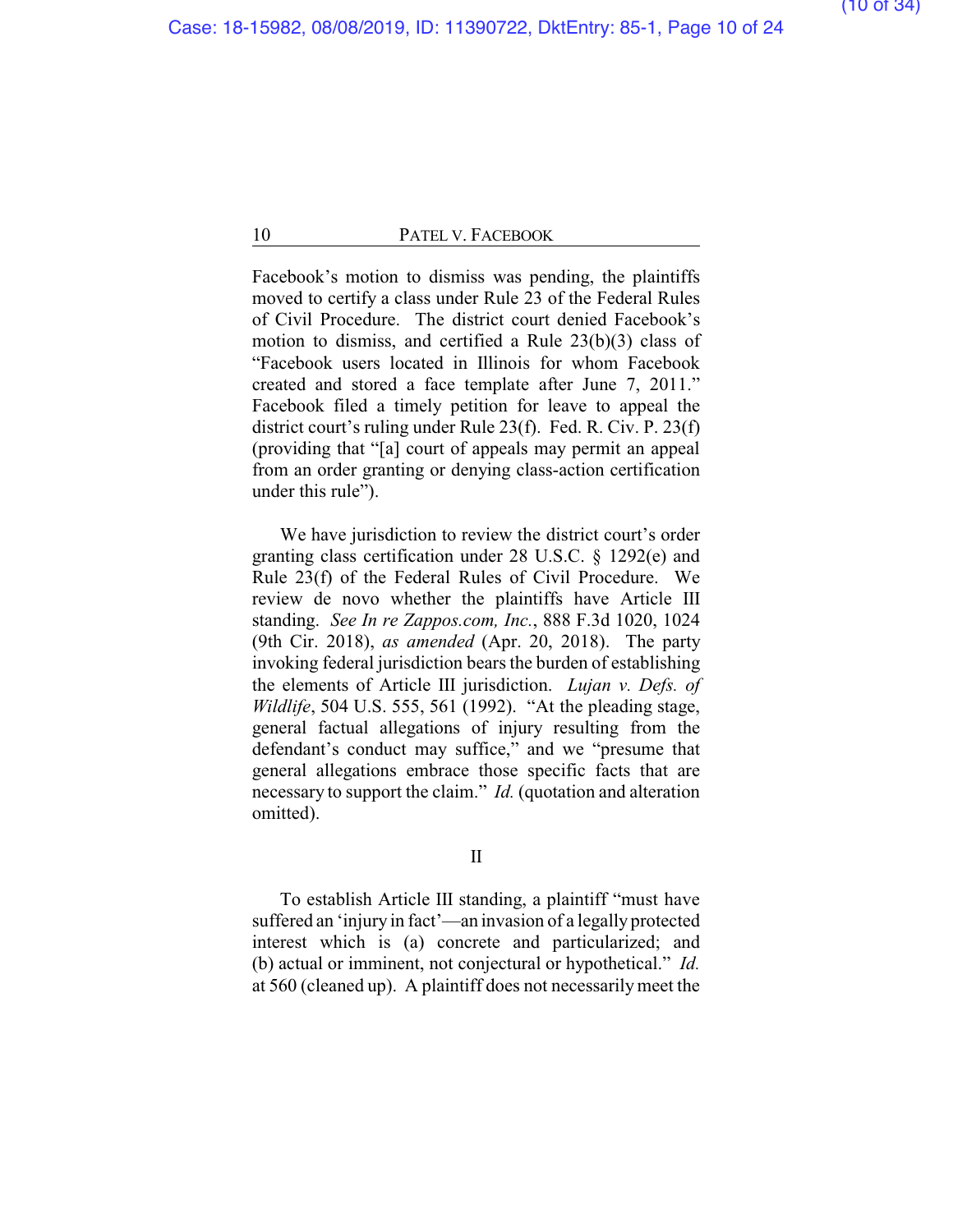concrete injury requirement "whenever a statute grants a person a statutory right and purports to authorize that person to sue to vindicate that right." *Spokeo, Inc. v. Robins*, 136 S. Ct. 1540, 1549 (2016), *as revised* (May 24, 2016) (*Spokeo I*). In other words, for Article III purposes, it is not enough for a plaintiff to allege that a defendant has violated a right created by a statute; we must still ascertain whether the plaintiff suffered a concrete injury-in-fact due to the violation.

A concrete injury need not be tangible. "Although tangible injuries are perhaps easier to recognize, we have confirmed in many of our previous cases that intangible injuries can nevertheless be concrete." *Id.* In determining whether an intangible injury is sufficiently concrete, we consider both history and legislative judgment. *Id.* We consider history because "it is instructive to consider whether an alleged intangible harm has a close relationship to a harm that has traditionally been regarded as providing a basis for a lawsuit in English or American courts." *Id.* We must also examine legislative judgment because legislatures are "well positioned to identify intangible harms that meet minimum Article III requirements." *Id.*

The Supreme Court has provided some guidance for determining whether a plaintiff has suffered a concrete injury due to a defendant's failure to comply with a statutory requirement. The violation of a statutory right that protects against "the risk of real harm" may be sufficient to constitute injury-in-fact, and under those circumstances a plaintiff "need not allege any *additional* harm beyond the one Congress has identified." *Id.* (emphasis in original). But a violation of a statutory procedural requirement that does not present a material risk of harm, such as dissemination of "an incorrect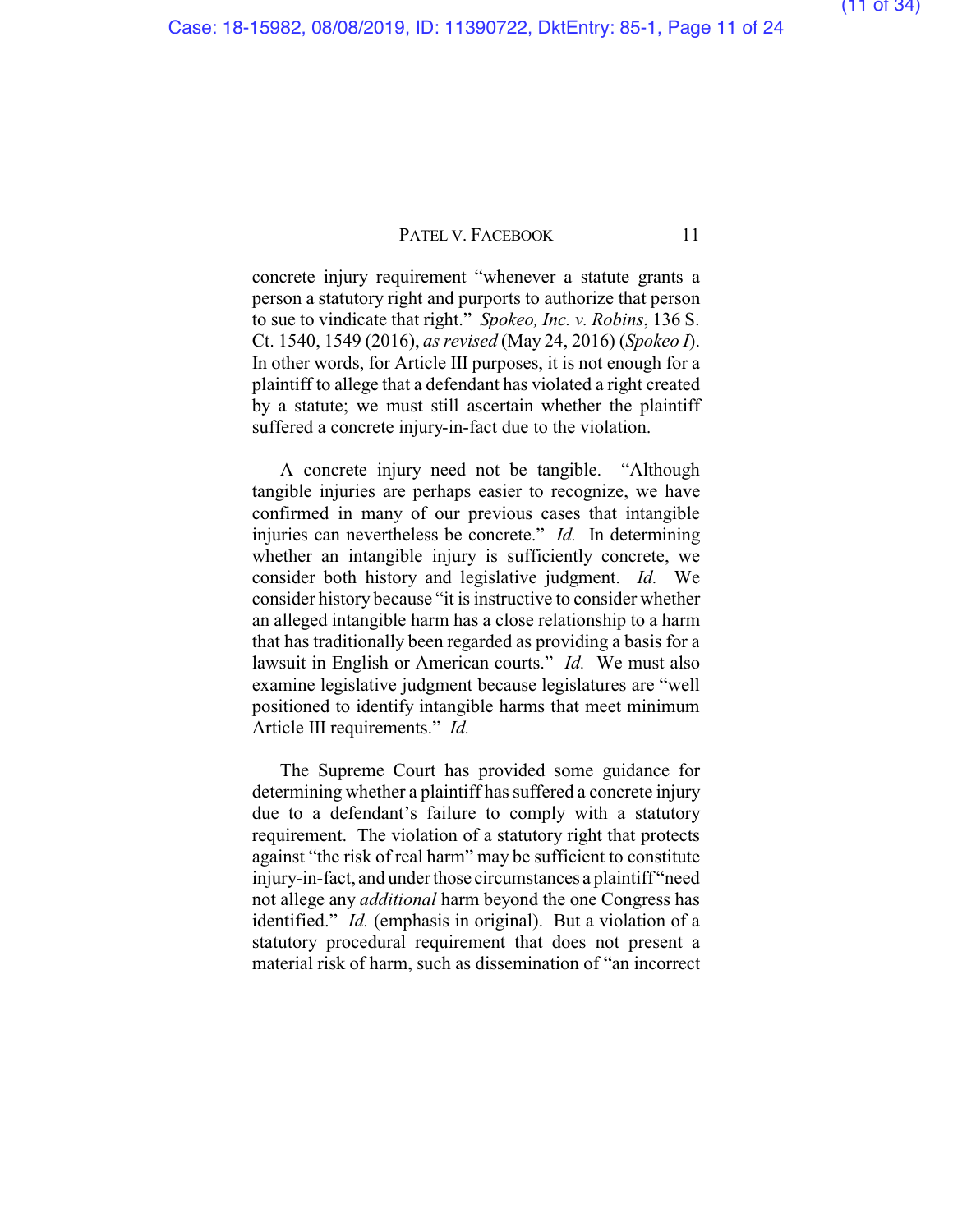zip code," likely does not cause a concrete injury. *Id.* at 1550.

In light of this guidance, we have adopted a two-step approach to determine whether the violation of a statute causes a concrete injury. We ask "(1) whether the statutory provisions at issue were established to protect [the plaintiff's] concrete interests (as opposed to purely procedural rights), and if so, (2) whether the specific procedural violations alleged in this case actually harm, or present a material risk of harm to, such interests." *Robins v. Spokeo, Inc.*, 867 F.3d 1108, 1113 (9th Cir. 2017) (*Spokeo II*).

Other cases demonstrate these principles. In *Van Patten v. Vertical Fitness Group, LLC*, for instance, we considered a Telephone Consumer Protection Act (TCPA) requirement prohibiting a telemarketer from calling or texting a consumer without the consumer's consent. 847 F.3d 1037, 1041–43 (9th Cir. 2017). The plaintiff alleged that a telemarketer violated this prohibition. *Id.* at 1041. We held that the TCPA was established to protect the plaintiff's substantive right to privacy, namely the right to be free from unsolicited telemarketing phone calls or text messages that "invade the privacy and disturb the solitude of their recipients." *Id.* at 1043. Because the telemarketer's conduct impacted this privacy right, we concluded that the plaintiff did not need to allege any additional harm beyond the one Congress identified, and therefore had alleged a concrete injury-in-fact sufficient to confer Article III standing. *Id.*

By contrast, in *Bassett v. ABM Parking Services, Inc.*, we considered a Fair Credit Reporting Act (FCRA) requirement that businesses redact certain credit card information, including the card's expiration date, on printed receipts.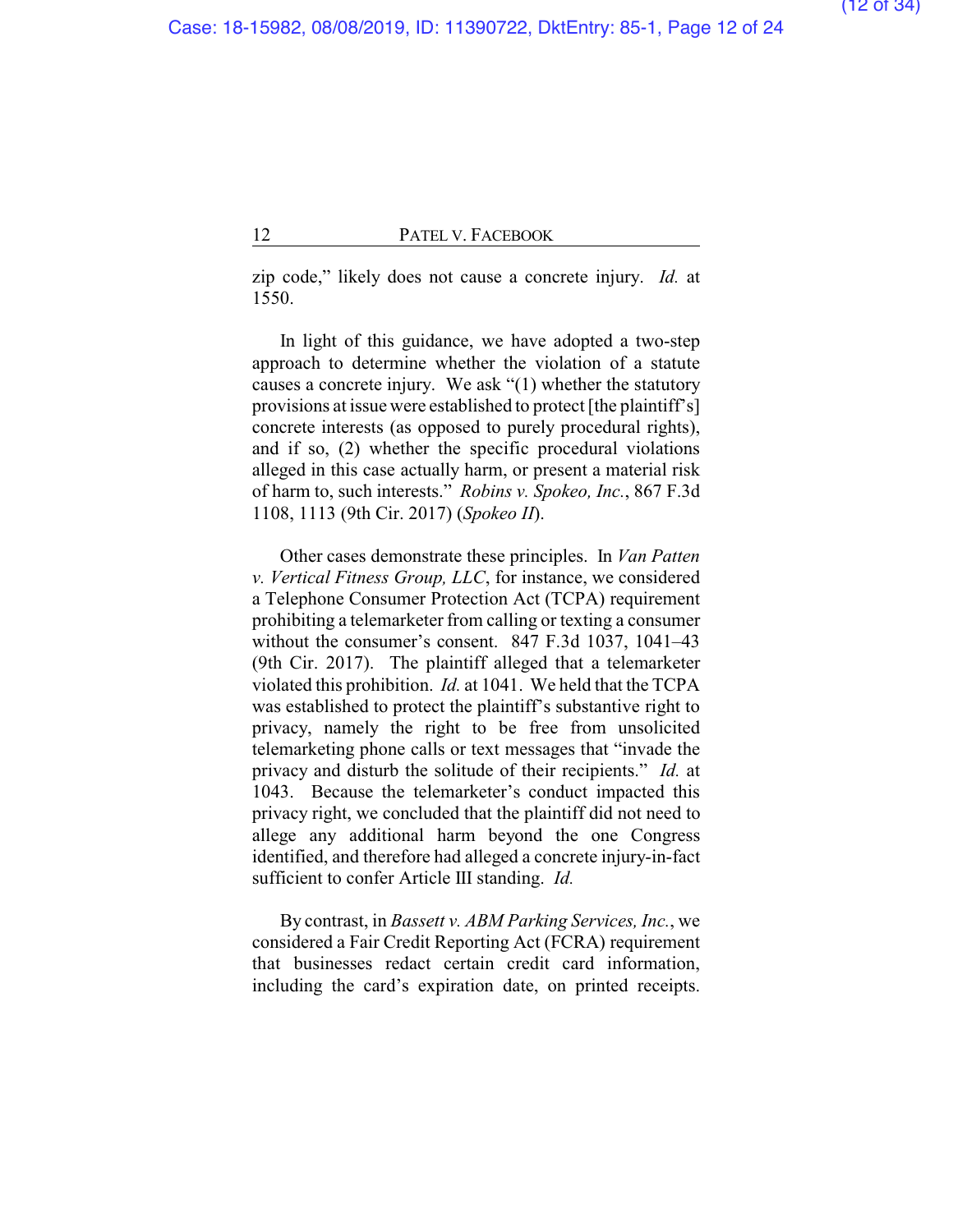883 F.3d 776, 777–78 (9th Cir. 2018). The plaintiff alleged that a parking garage had violated this requirement by giving him a receipt displaying his card's full expiration date. *Id.* at 778. We held that even if the FCRA created a substantive right to the "nondisclosure of a consumer's private financial information to identity thieves," the parking garage's failure to redact the credit card's expiration date did not impact this substantive right, because no one but the plaintiff himself saw the expiration date. *Id.* at 782–83. We therefore concluded that the plaintiff had failed to allege a concrete injury-in-fact. *Id.* at 783.

We apply our two-step approach to this case.

# A

Facebook argues that the plaintiffs' complaint describes a bare procedural violation of BIPA rather than injury to a concrete interest, and therefore plaintiffs failed to allege that they suffered an injury-in-fact that is sufficiently concrete for purposes of standing. **<sup>5</sup>** Plaintiffs, in turn, argue that Facebook's violation of statutory requirements amounted to a violation of their substantive privacy rights, and so they suffered a concrete injury for purposes of Article III standing.

In addressing these arguments, we first consider "whether the statutory provisions at issue were established to protect [the plaintiff's] concrete interests (as opposed to purely procedural rights)." *Dutta v. State Farm Mut. Auto. Ins. Co.*, 895 F.3d 1166, 1174 (9th Cir. 2018) (alteration in original) (quoting *Spokeo II*, 867 F.3d at 1113). Privacy rights have

**<sup>5</sup>** Facebook does not argue that the plaintiffs' alleged injury-in-fact is insufficiently particularized.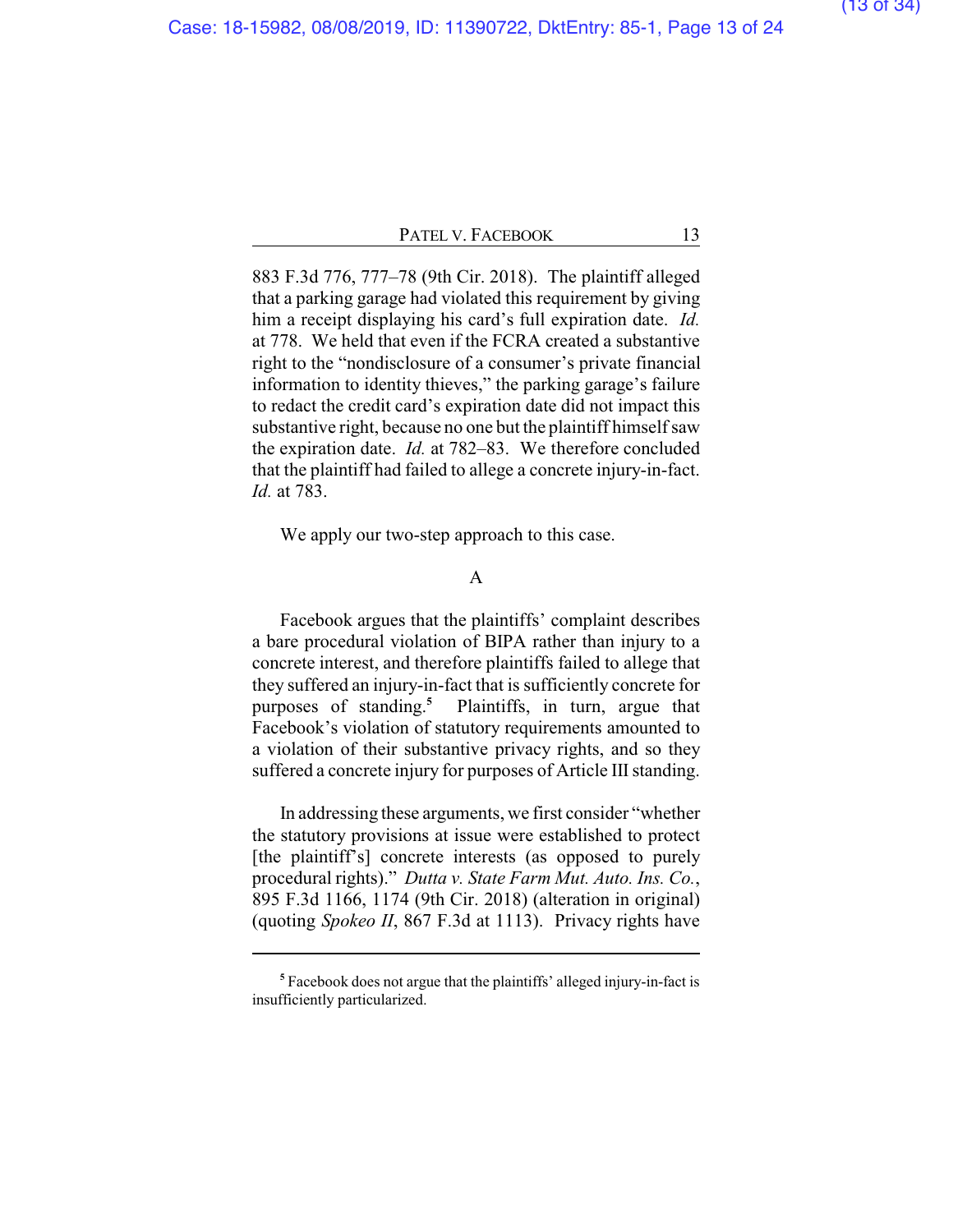long been regarded "as providing a basis for a lawsuit in English or American courts." *Spokeo I*, 136 S. Ct. at 1549. The common law roots of the right to privacy were first articulated in the 1890s in an influential law review article that reviewed 150 years of privacy-related case law and identified "a general right to privacy" in various common law property and defamation actions. Samuel D. Warren & Louis D. Brandeis, *The Right to Privacy*, 4 Harv. L. Rev. 193, 198 (1890). Courts subsequently recognized that a distinct right to privacy existed at common law, *see, e.g.*, *Pavesich v. New England Life Ins. Co.*, 50 S.E. 68, 69–71 (Ga. 1905), and treatises later identified four privacy torts recognized at common law, including "unreasonable intrusion upon the seclusion of another,"**<sup>6</sup>** Restatement (Second) of Torts § 652A. Soon, "the existence of a right of privacy [was] recognized in the great majority of the American jurisdictions that have considered the question." Restatement (Second) of Torts § 652A cmt. a.

(a) unreasonable intrusion upon the seclusion of another, as stated in § 652B; or

(b) appropriation of the other's name or likeness, as stated in § 652C; or

(c) unreasonable publicity given to the other's private life, as stated in § 652D; or

(d) publicity that unreasonably places the other in a false light before the public, as stated in § 652E.

**<sup>6</sup>** The Restatement (Second) of Torts § 652A(2) (1977) provides:

The right of privacy is invaded by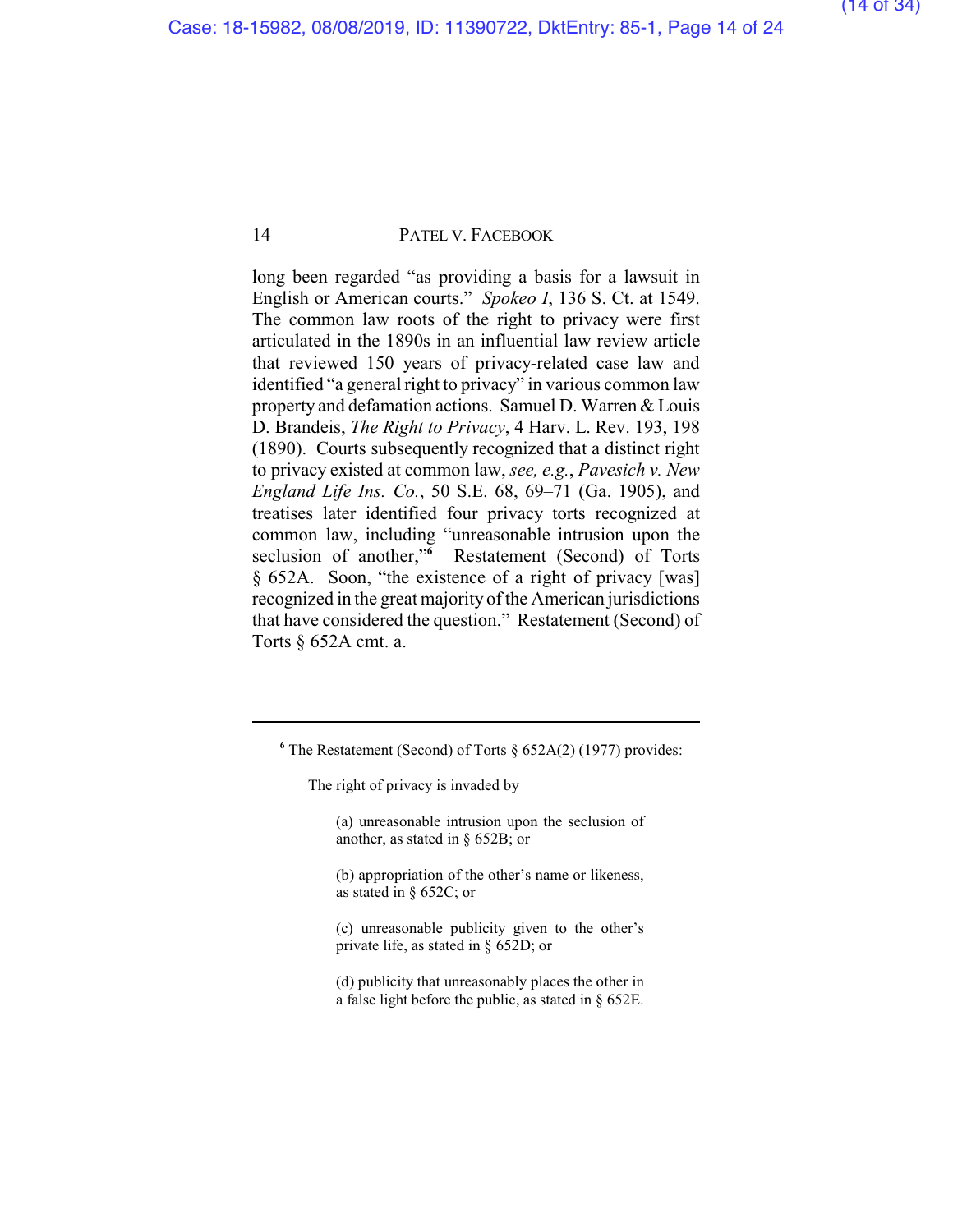The Supreme Court has likewise recognized the common law roots of the right to privacy. *See U.S. Dep't of Justice v. Reporters Comm. for Freedom of the Press*, 489 U.S. 749, 763 & n. 15 (1989) (recognizing the common law's protection of a privacy right); *Cox Broadcasting Corp. v. Cohn*, 420 U.S. 469, 488 (1975) (noting that a right of privacy had been recognized at common law in the majority of American jurisdictions). We have also recognized the common law roots of the right to privacy. *See Eichenberger v. ESPN, Inc.*, 876 F.3d 979, 983 (9th Cir. 2017) ("Violations of the right to privacy have long been actionable at common law."); *Van Patten*, 847 F.3d at 1043 ("Actions to remedy defendants' invasions of privacy, intrusion upon seclusion, and nuisance have long been heard by American courts, and the right of privacy is recognized by most states.") (citing Restatement (Second) of Torts § 652B).

These common law privacy rights are intertwined with constitutionally protected zones of privacy. *See Gibson v. Fla. Legislative Investigation Comm.*, 372 U.S. 539, 569 n.7 (1963) (Douglas, J., concurring) ("A part of the philosophical basis of [the First Amendment right to privacy] has its roots in the common law."); *see also Kyllo v. United States*, 533 U.S. 27, 34 (2001) ("[I]n the case of the search of the interior of homes—the prototypical and hence most commonly litigated area of protected privacy—there is a ready criterion, with roots deep in the common law, of the minimal expectation of privacy that *exists*, and that is acknowledged to be *reasonable*." (emphasis in original)). As one commentator summed up, "[d]espite the differences between tort law and constitutional protections of privacy, it is still reasonable to view the interests and values that each protect as connected and related." Eli A. Meltz, Note, *No Harm, No Foul? "Attempted" Invasion of Privacy and the*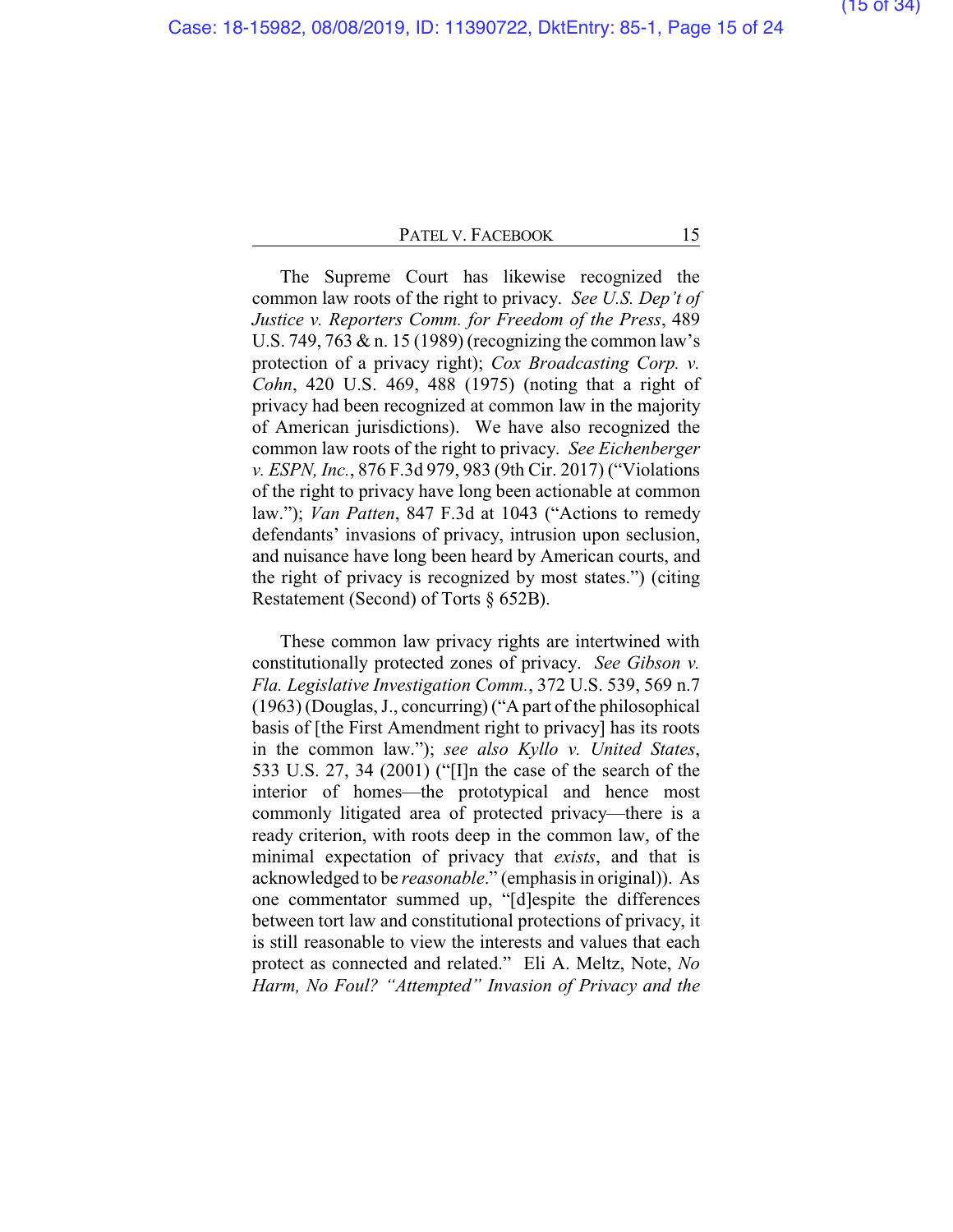*Tort of Intrusion Upon Seclusion*, 83 Fordham L. Rev. 3431, 3437 (2015).

In its recent Fourth Amendment jurisprudence, the Supreme Court has recognized that advances in technology can increase the potential for unreasonable intrusions into personal privacy. These concerns extend to sense-enhancing thermal imaging, *see Kyllo*, 533 U.S. at 34; GPS monitoring for extended periods of time, *see United States v. Jones*, 565 U.S. 400, 416, 428 (2012) (Sotomayor, J., concurring, and Alito, J., concurring) (five justices agreeing that privacy concerns are raised by such monitoring, as later recognized in *Carpenter v. United States*, 138 S. Ct. 2206, 2215 (2018)); modern cell phone storage of "vast quantities of personal information," *Riley v. California*, 573 U.S. 373, 386 (2014); and technological advances in tracking cell-site location information, *see Carpenter*, 138 S. Ct. at 2215. Technological advances provide "access to a category of information otherwise unknowable," *id.* at 2218, and "implicate privacy concerns" in a manner as different from traditional intrusions as "a ride on horseback" is different from "a flight to the moon," *Riley*, 573 U.S. at 393.

In light of this historical background and the Supreme Court's views regarding enhanced technological intrusions on the right to privacy, we conclude that an invasion of an individual's biometric privacy rights "has a close relationship to a harm that has traditionally been regarded as providing a basis for a lawsuit in English or American courts." *Spokeo I*, 136 S. Ct. at 1549. "[B]oth the common law and the literal understandings of privacyencompass the individual's control of information concerning his or her person." *Reporters Comm.*, 489 U.S. at 763. As in the Fourth Amendment context, the facial-recognition technology at issue here can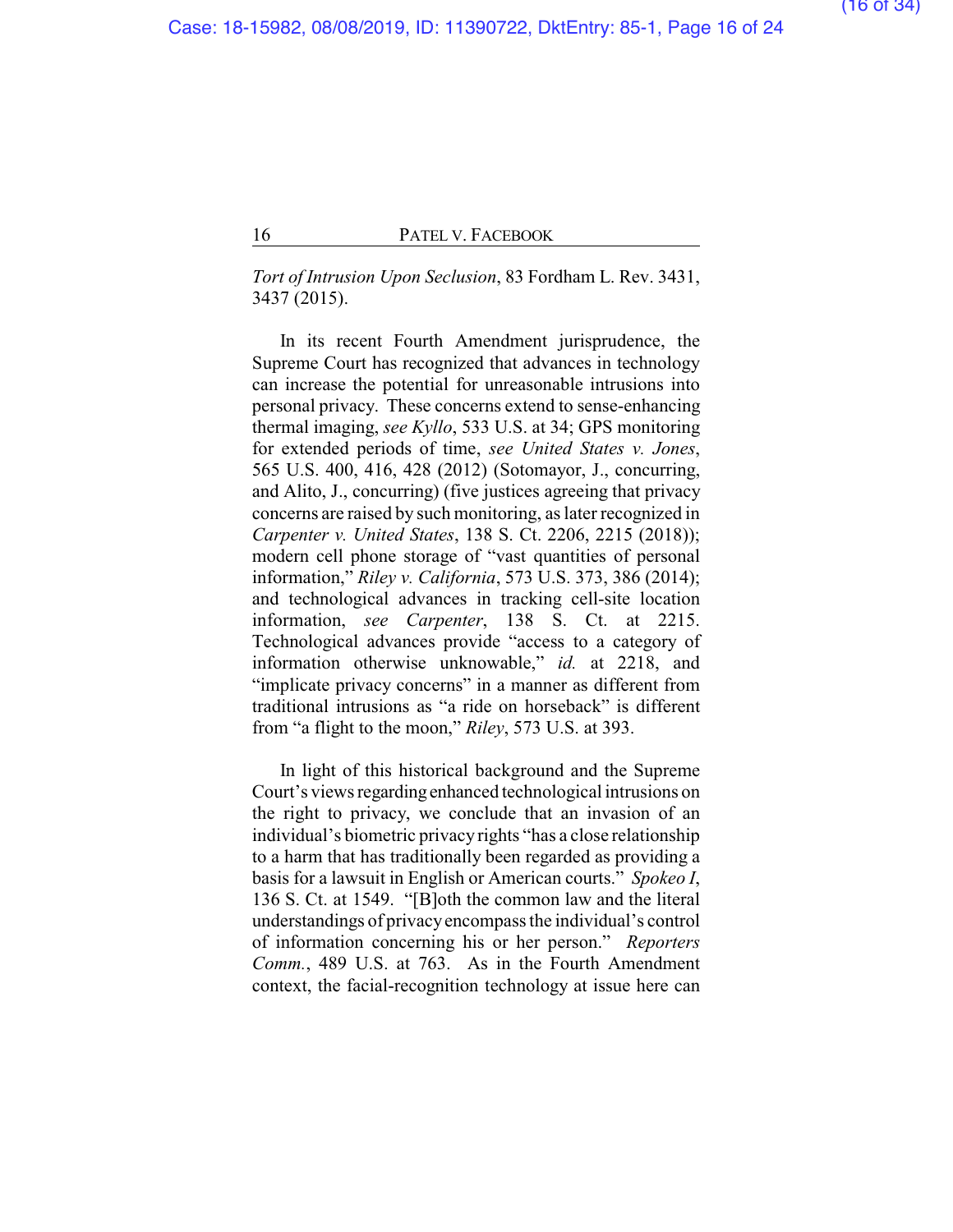obtain information that is "detailed, encyclopedic, and effortlessly compiled," which would be almost impossible without such technology. *Carpenter*, 138 S. Ct. at 2216. Once a face template of an individual is created, Facebook can use it to identify that individual in any of the other hundreds of millions of photos uploaded to Facebook each day, as well as determine when the individual was present at a specific location. Facebook can also identify the individual's Facebook friends or acquaintances who are present in the photo. Taking into account the future development of such technology as suggested in *Carpenter*, *see* 138 S. Ct. at 2216, it seems likely that a face-mapped individual could be identified from a surveillance photo taken on the streets or in an office building. Or a biometric face template could be used to unlock the face recognition lock on that individual's cell phone. We conclude that the development of a face template using facial-recognition technology without consent (as alleged here) invades an individual's private affairs and concrete interests. Similar conduct is actionable at common law.

The judgment of the Illinois General Assembly, which is "instructive and important" to our standing inquiry, *Spokeo II*, 867 F.3d at 1112 (quotation omitted), supports the conclusion that the capture and use of a person's biometric information invades concrete interests. As noted above, in enacting BIPA, the General Assembly found that the development and use of biometric data presented risks to Illinois's citizens, and that "[t]he public welfare, security, and safety will be served by regulating the collection, use, safeguarding, handling, storage, retention, and destruction of biometric identifiers and information." 740 Ill. Comp. Stat.  $14/5(g)$ . Interpreting the statute, the Illinois Supreme Court concluded that "[t]he strategy adopted by the General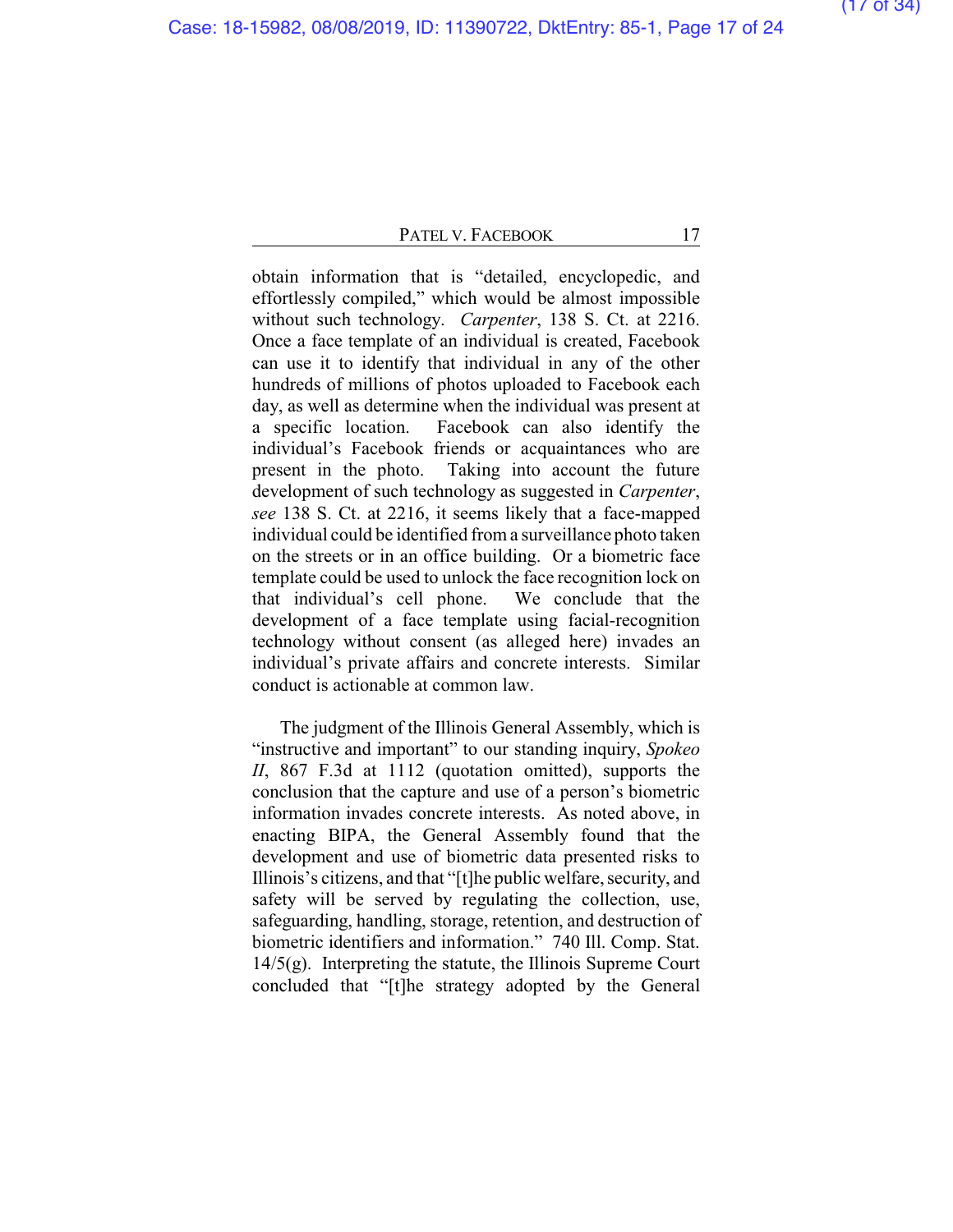Assembly through enactment of [BIPA]" was to protect individuals' "biometric privacy" by (1) "imposing safeguards to insure that individuals' and customers' privacy rights in their biometric identifiers and biometric information are properly honored and protected to begin with, before they are or can be compromised," and (2) "by subjecting private entities who fail to follow the statute's requirements to substantial potential liability." *Rosenbach*, 2019 IL 123186, at \*6–7. Based on this interpretation, the Illinois Supreme Court concluded that an individual could be "aggrieved" by a violation of BIPA whenever "a private entity fails to comply with one of section 15's requirements," because "that violation constitutes an invasion, impairment, or denial of the statutory rights of any person or customer whose biometric identifier or biometric information is subject to the breach." *Id.* at \*6. Individuals are not required to sustain a "compensable injury beyond violation of their statutory rights before they may seek recourse." *Id.* at \*7.

Therefore, we conclude that "the statutory provisions at issue" in BIPA were established to protect an individual's "concrete interests" in privacy, not merely procedural rights. *Spokeo II*, 867 F.3d at 1113.

B

We next turn to the question "whether the specific procedural violations alleged in this case actually harm, or present a material risk of harm to, such interests." *Spokeo II*, 867 F.3d at 1113*.* Facebook's relevant conduct, according to the complaint, is the collection, use, and storage of biometric identifiers without a written release, in violation of section 15(b), and the failure to maintain a retention schedule or guidelines for destroying biometric identifiers, in violation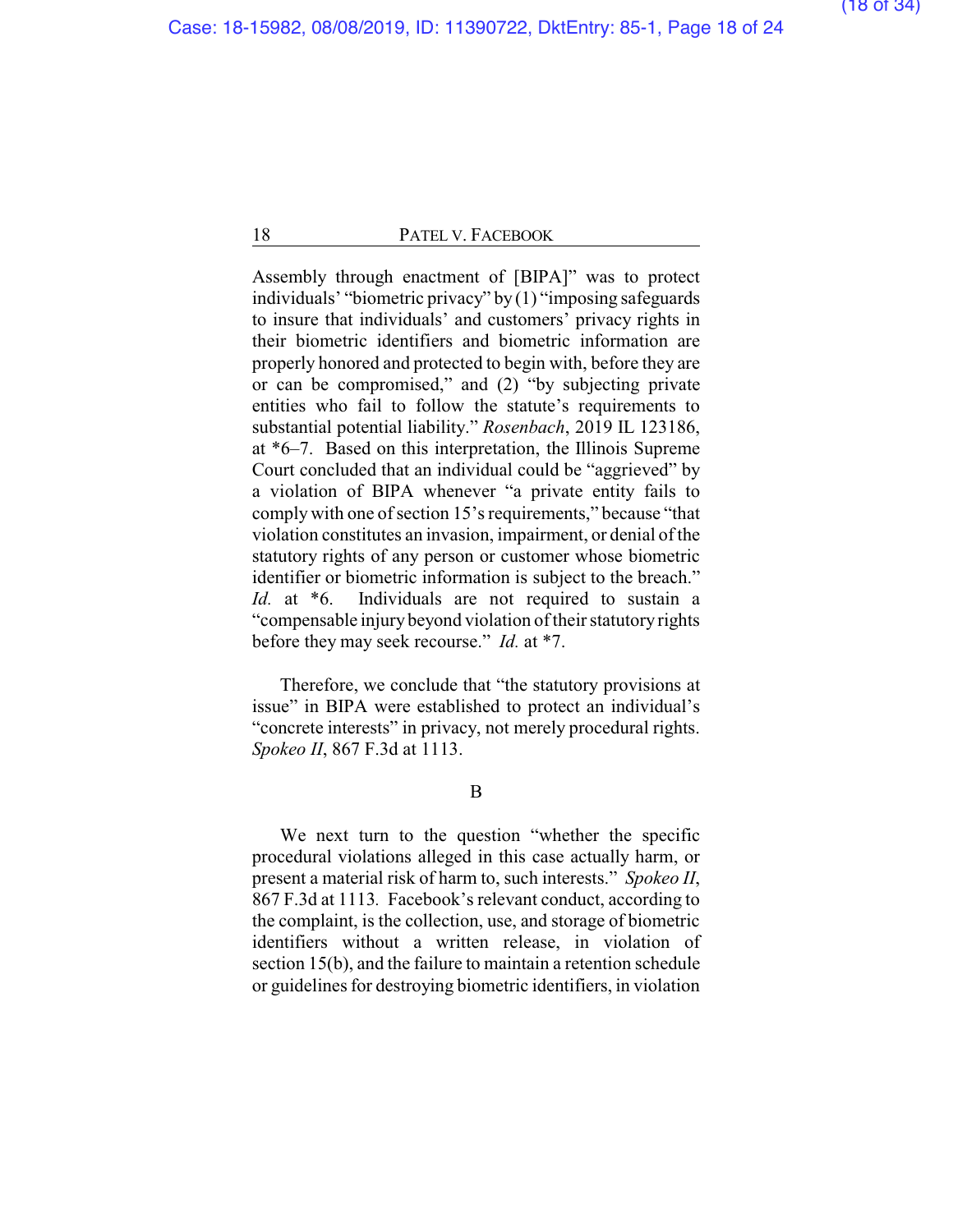of section 15(a). The plaintiffs allege that a violation of these requirements allows Facebook to create and use a face template and to retain this template for all time. Because the privacy right protected by BIPA is the right not to be subject to the collection and use of such biometric data, Facebook's alleged violation of these statutory requirements would necessarily violate the plaintiffs' substantive privacy interests. As the Illinois Supreme Court explained, the procedural protections in BIPA "are particularlycrucial in our digital world" because "[w]hen a private entity fails to adhere to the statutory procedures . . . the right of the individual to maintain his or her biometric privacy vanishes into thin air." *Rosenbach*, 2019 IL 123186, at \*6 (cleaned up). Accordingly, we conclude that the plaintiffs have alleged a concrete injury-in-fact sufficient to confer Article III standing.

We reached a similar conclusion in *Eichenberger*, which considered whether a plaintiff had standing to bring a complaint alleging a violation of the Video Privacy Protection Act, which barred a videotape provider from knowingly disclosing "personally identifiable information concerning any consumer of such provider." 876 F.3d at 983 (quoting 18 U.S.C. § 2710(b)(1)). We concluded that the plaintiff had Article III standing because every unlawful disclosure of an individual's personally identifiable information and videoviewing history offended the individual's "substantive privacy interest in his or her video-viewing history." *Id.* Under the common law, an intrusion into privacy rights by itself makes a defendant subject to liability. *See* Restatement (Second) of Torts § 652B. In other words, "privacy torts do not always require additional consequences to be actionable." *Eichenberger*, 876 F.3d at 983 (citing Restatement (Second)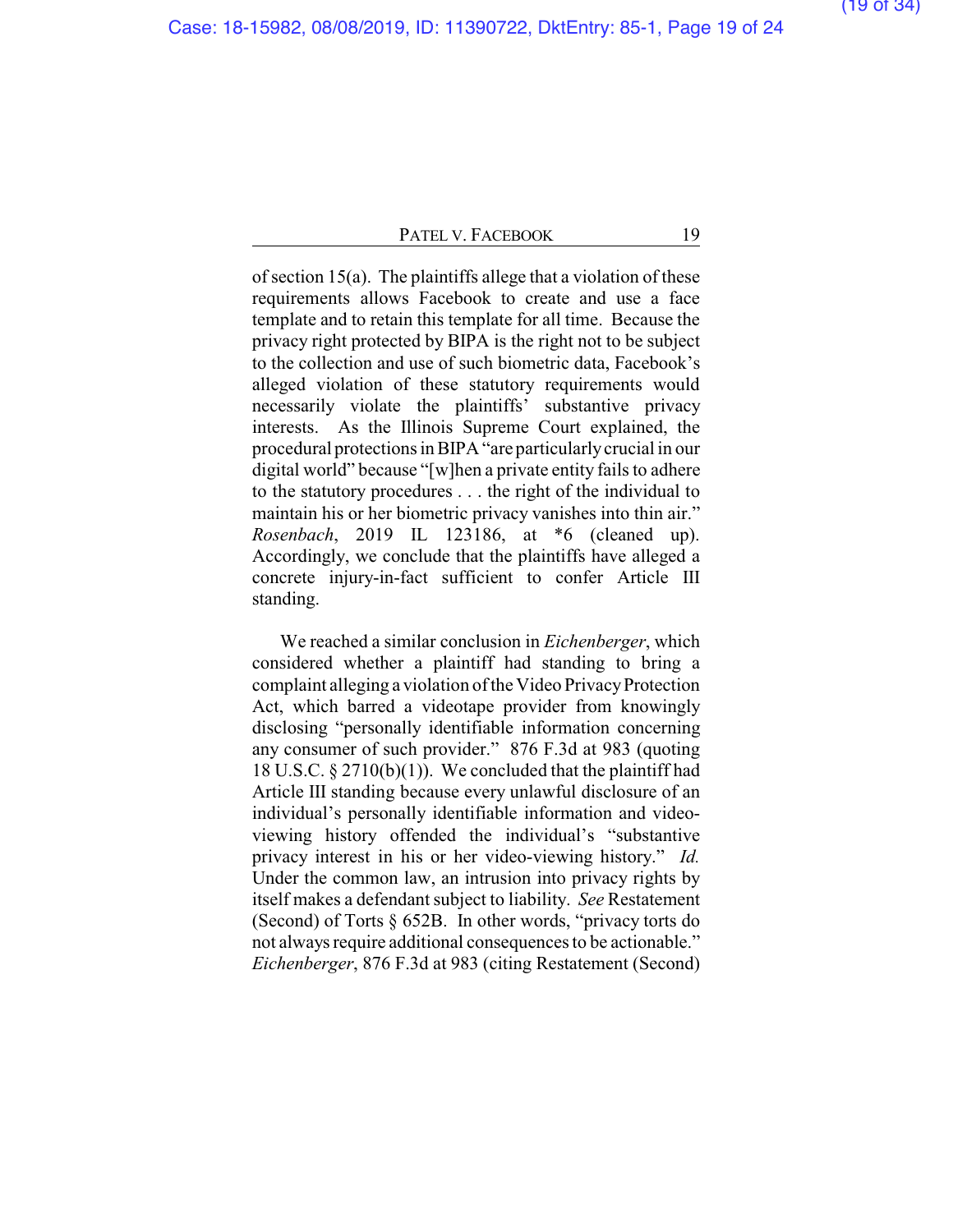# of Torts § 652Bcmt. b);*see alsoVan Patten*, 847 F.3d at 1043.

Given the nature of the alleged violation of BIPA, Facebook's reliance on *Bassett v. ABM Parking Services, Inc.*, 883 F.3d at 780, is misplaced. Although the parking service in that case technically violated the FCRA by failing to redact a credit card's expiration date, that violation did not cause a disclosure of the consumer's private financial information, the substantive harm the FCRA was designed to vindicate. *Id.* at 782–83. By contrast, Facebook's alleged collection, use, and storage of plaintiffs' face templates here is the very substantive harm targeted by BIPA. Because we conclude that BIPA protects the plaintiffs' concrete privacy interests and violations of the procedures in BIPA actually harm or pose a material risk of harm to those privacy interests, *see Dutta*, 895 F.3d at 1174, the plaintiffs have alleged a concrete and particularized harm, sufficient to confer Article III standing.

# III

We now turn to Facebook's argument that the district court abused its discretion by certifying the class. We review a district court's order granting class certification for abuse of discretion, *Sali v. Corona Reg'l Med. Ctr.*, 909 F.3d 996, 1002 (9th Cir. 2018), *as amended* (Nov. 27, 2018), but give the district court "noticeablymore deference when reviewing a grant of class certification than when reviewing a denial," *Just Film, Inc. v. Buono*, 847 F.3d 1108, 1115 (9th Cir. 2017) (quotation omitted). An error of law is "a per se abuse of discretion." *Sali*, 909 F.3d at 1002 (quotation omitted). We review the district court's findings of fact for clear error, and its legal conclusions de novo. *See id.*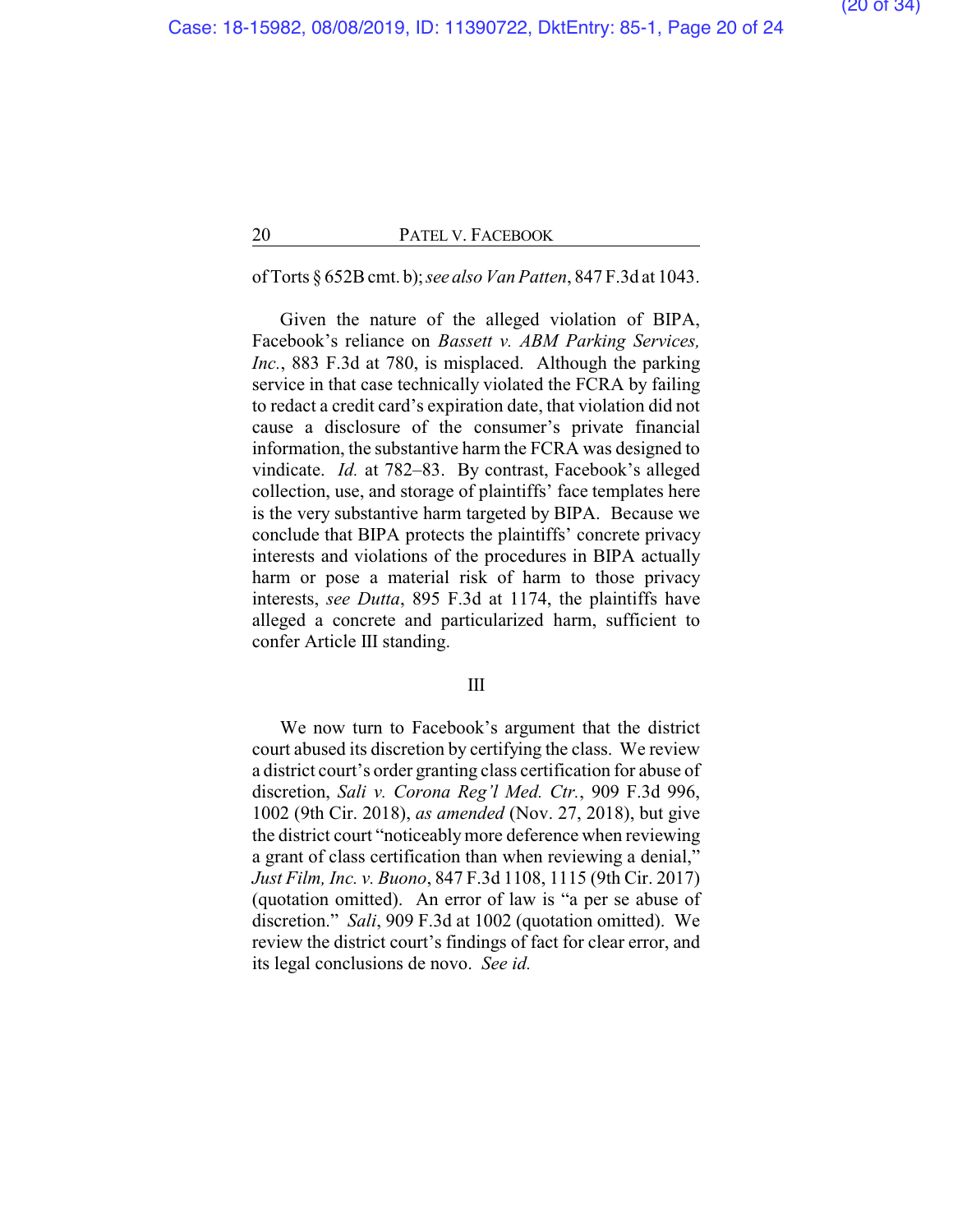First, Facebook urges that class certification is not compatible with Rule 23(b)(3) of the Federal Rules of Civil Procedure, which requires that "questions of law or fact common to class members predominate over any questions affecting only individual members." Fed. R. Civ. P. 23(b)(3). According to Facebook, the Illinois extraterritorialitydoctrine precludes the district court from finding predominance.

The Illinois Supreme Court has held that it is a "longstanding rule of construction in Illinois" that "a 'statute is without extraterritorial effect unless a clear intent in this respect appears from the express provisions of the statute.'" *Avery v. State Farm Mut. Auto. Ins. Co.*, 835 N.E.2d 801, 852 (Ill. 2005) (quoting *Dur-Ite Co. v. Indus. Comm'n*, 68 N.E.2d 717, 722 (Ill. 1946)). In the absence of such an intent, an Illinois plaintiff may not maintain a cause of action under a state statute for transactions that took place outside of Illinois. *Id.* at 853. When a case is "made up of components that occur in more than one state," plaintiffs may maintain an action only if the events that are necessary elements of the transaction occurred "primarily and substantially within" Illinois. *Id.* at 853–54.

Facebook insists that the Illinois legislature did not intend for the BIPA to have extraterritorial effect, and in the absence of such an intent, a court would have to consider whether the relevant events at issue took place inside or outside Illinois. Facebook argues that its collection of biometric data and creation of a face template occurred on its servers outside of Illinois, and therefore the necessary elements of any violation occurred extraterritorially. At best, Facebook argues, each class member would have to provide individualized proof that events in that class member's case occurred "primarily and substantially within" Illinois; for instance, that the member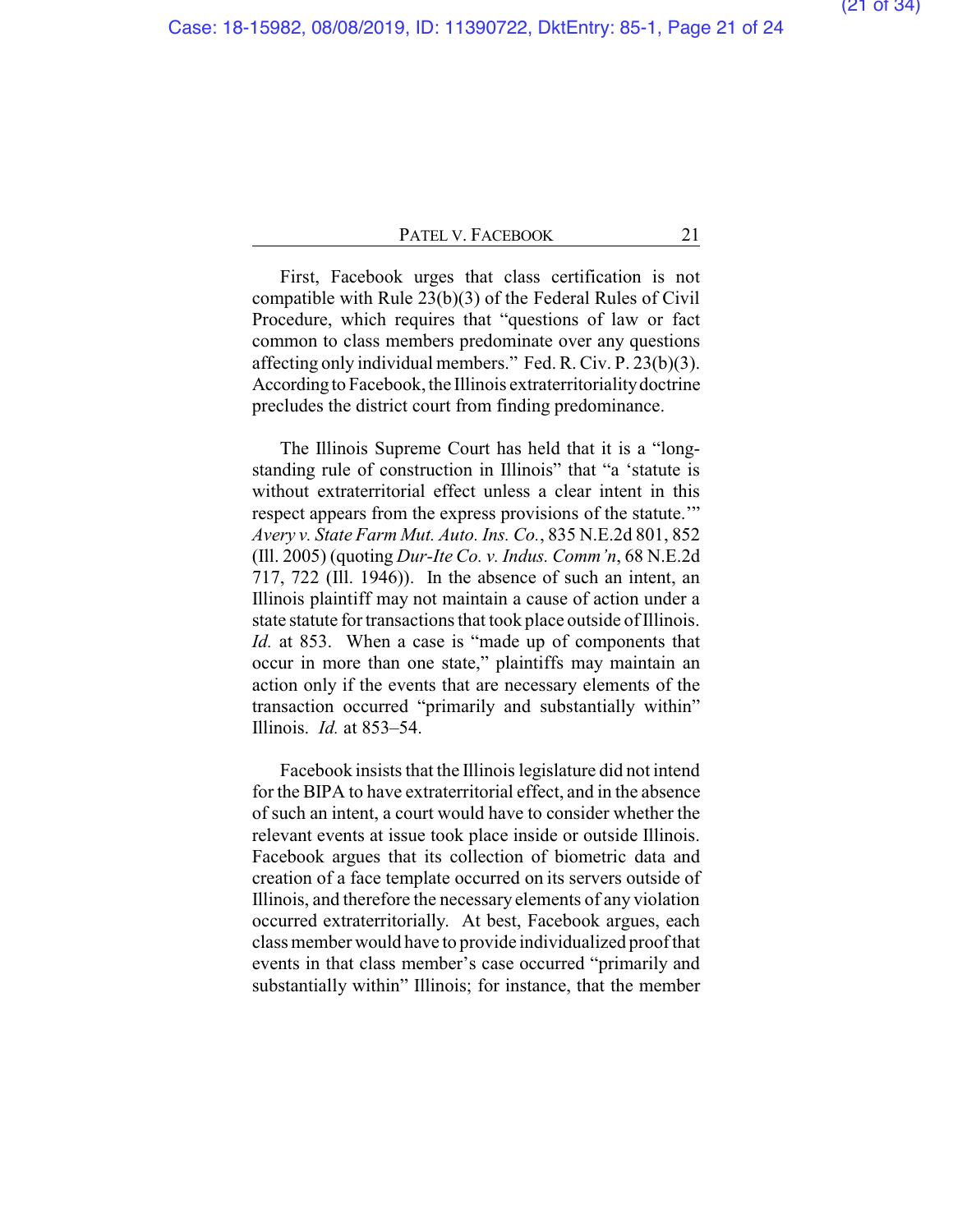was in Illinois when the scanned photo was taken or uploaded, when a facial recognition analysis was performed, when the photo was tagged or given a tag suggestion, or for similar events. Because the district court would have to conduct countless mini-trials to determine whether the events in each plaintiff's case occurred "primarily and substantially within" Illinois, Facebook posits, common questions do not predominate, and the district court erred in certifying the class.

We disagree. The parties' dispute regarding extraterritoriality requires a decision as to where the essential elements of a BIPA violation take place. The statute does not clarify whether a private entity's collection, use, and storage of face templates without first obtaining a release, or a private entity's failure to implement a compliant retention policy, is deemed to occur where the person whose privacy rights are impacted uses Facebook, where Facebook scans photographs and stores the face templates, or in some other place or combination of places. Given the General Assembly's finding that "[m]ajor national corporations have selected the City of Chicago and other locations in this State as pilot testing sites for new applications of biometric-facilitated financial transactions," 740 Ill. Comp. Stat. 14/5, it is reasonable to infer that the General Assembly contemplated BIPA's application to individuals who are located in Illinois, even if some relevant activities occur outside the state. These threshold questions of BIPA's applicability can be decided on a class-wide basis. If the violation of BIPA occurred when the plaintiffs used Facebook in Illinois, then the relevant events occurred "primarily and substantially" in Illinois, and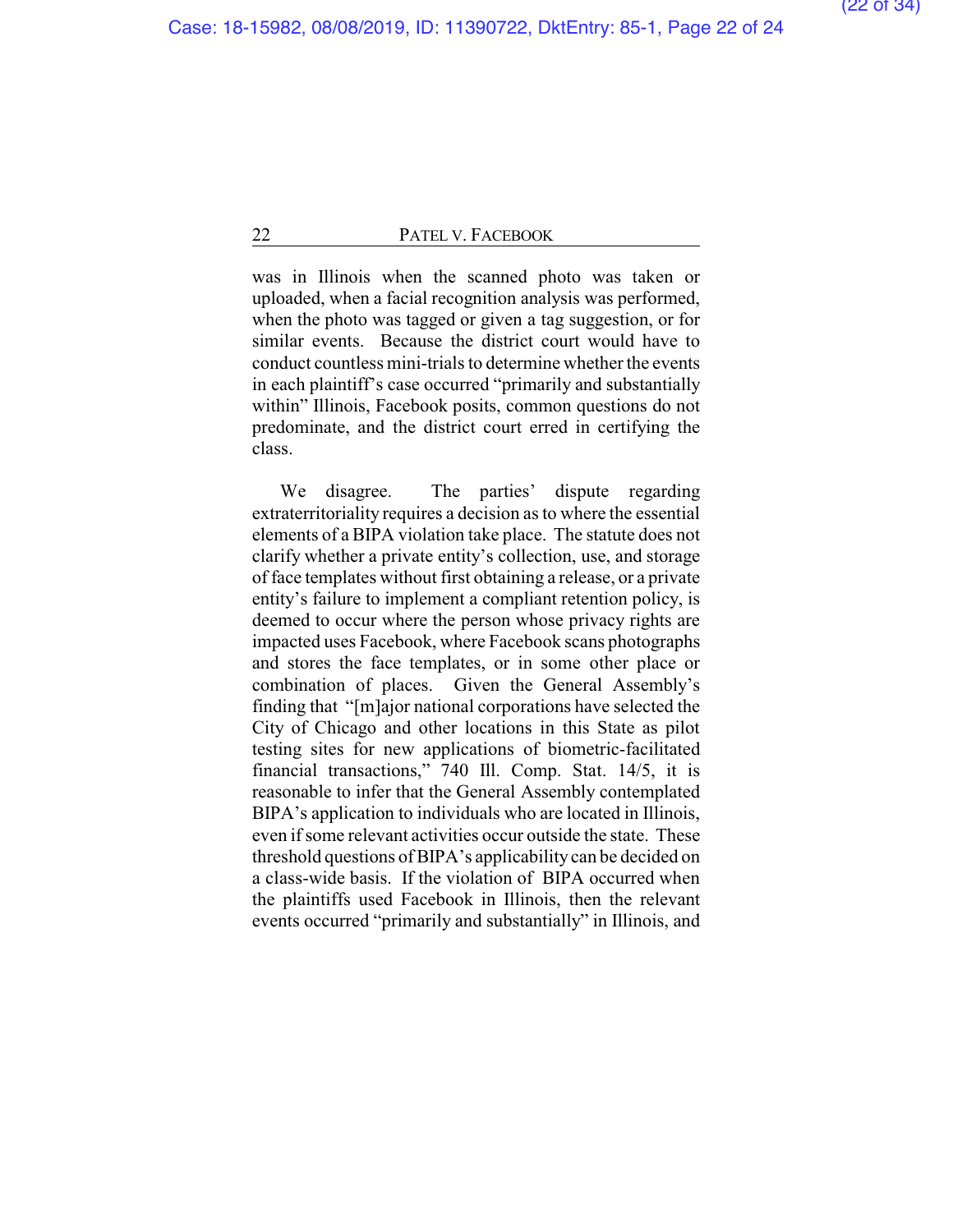there is no need to have mini-trials on this issue.**<sup>7</sup>** If the violation of BIPA occurred when Facebook's servers created a face template, the district court can determine whether Illinois's extraterritoriality doctrine precludes the application of BIPA. In either case, predominance is not defeated. And of course, if future decisions or circumstances lead to the conclusion that extraterritoriality must be evaluated on an individual basis, the district court can decertify the class. *See Officers for Justice v. Civil Serv. Comm'n*, 688 F.2d 615, 633 (9th Cir.1982) ("[A] district court's order respecting class status is not final or irrevocable, but rather, it is inherently tentative."); *see also* Fed. R. Civ. P. 23(c)(1)(C) ("An order that grants or denies class certification may be altered or amended before final judgment.").

Second, Facebook argues that the district court abused its discretion by certifying the class because a class action is not superior to individual actions. "Rule 23(b)(3) requires that a class action be 'superior to other available methods for fairly and efficiently adjudicating the controversy,' and it specifically mandates that courts consider 'the likely difficulties in managing a class action.'" *Briseno v. ConAgra Foods, Inc.*, 844 F.3d 1121, 1127–28 (9th Cir. 2017) (quoting Fed. R. Civ. P. 23(b)(3)(D)). According to Facebook, the possibility of a large, class-wide statutory damages award here defeats superiority.

We disagree. The question "whether the potential for enormous liability can justify a denial of class certification depends on [legislative] intent." *Bateman v. Am. Multi-*

**<sup>7</sup>** The district court found that this case involves only plaintiffs who are located in Illinois, and the claims are based on the application of Illinois law to the use of Facebook mainly in Illinois.